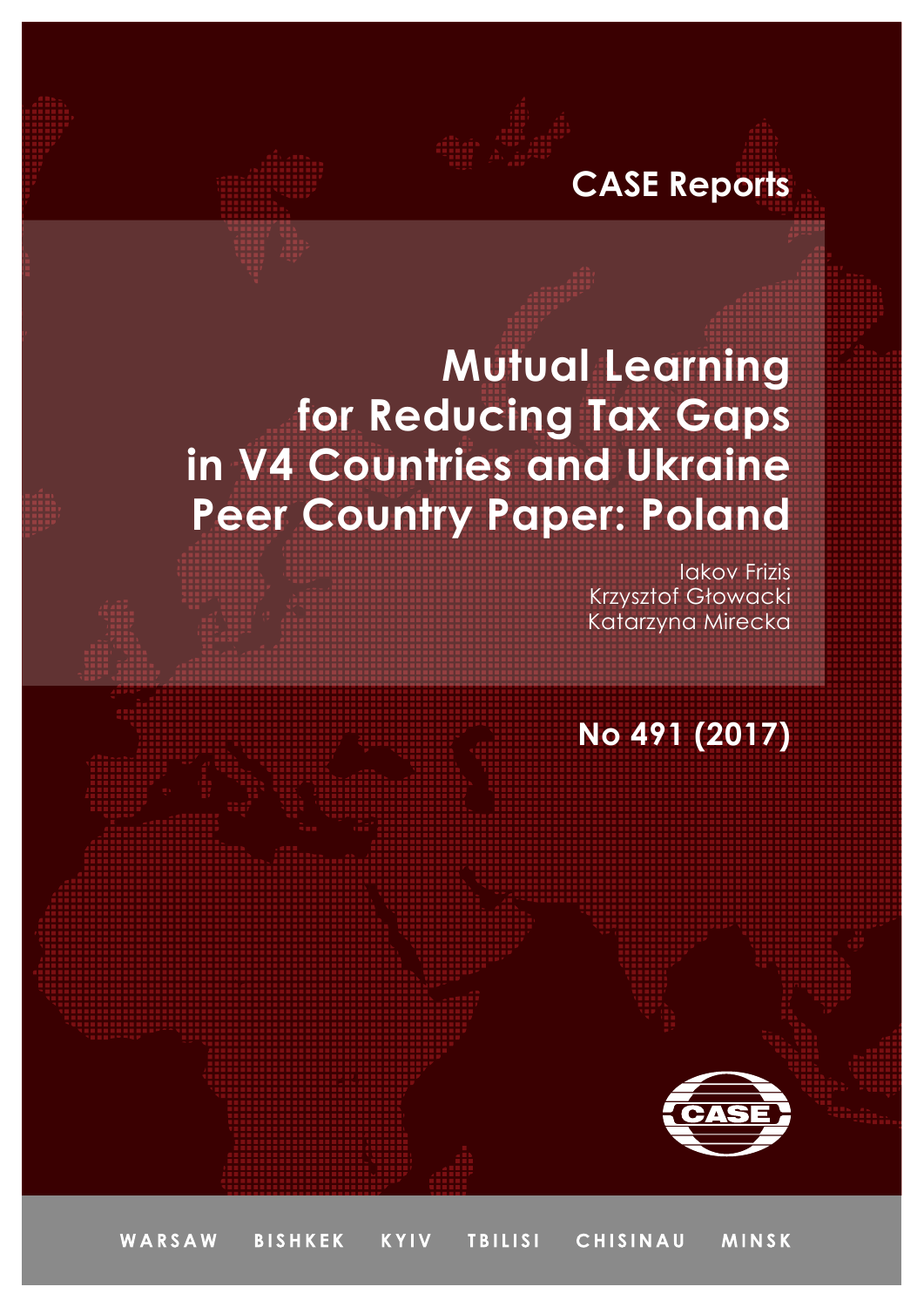This report was prepared within the project 'Best practices in reducing tax gap in V4 countries – mutual learning and lessons for Ukraine' funded by the International Visegrad Fund.



"CASE Reports" is a continuation of "CASE Network Studies & Analyses" series.

#### **Keywords:**

 tax gap, tax evasion, tax avoidance, tax administration, compliance costs, CIT, PIT, VAT, excise, Visegrad, V4, Poland

#### **JEL Codes:**

H26, H60

#### **© CASE – Center for Social and Economic Research, Warsaw, 2017**

**Graphic Design:** Katarzyna Godyń-Skoczylas | grafo-mania

**EAN:** 

9788371786570

#### **Publisher:**

CASE *–* Center for Social and Economic Research on behalf of CASE Network al. Jana Pawla II 61, office 212, 01-031 Warsaw, Poland tel.: (48 22) 206 29 00, 828 61 33, fax: (48 22) 206 29 01 e-mail: case@case-research.eu www.case-research.eu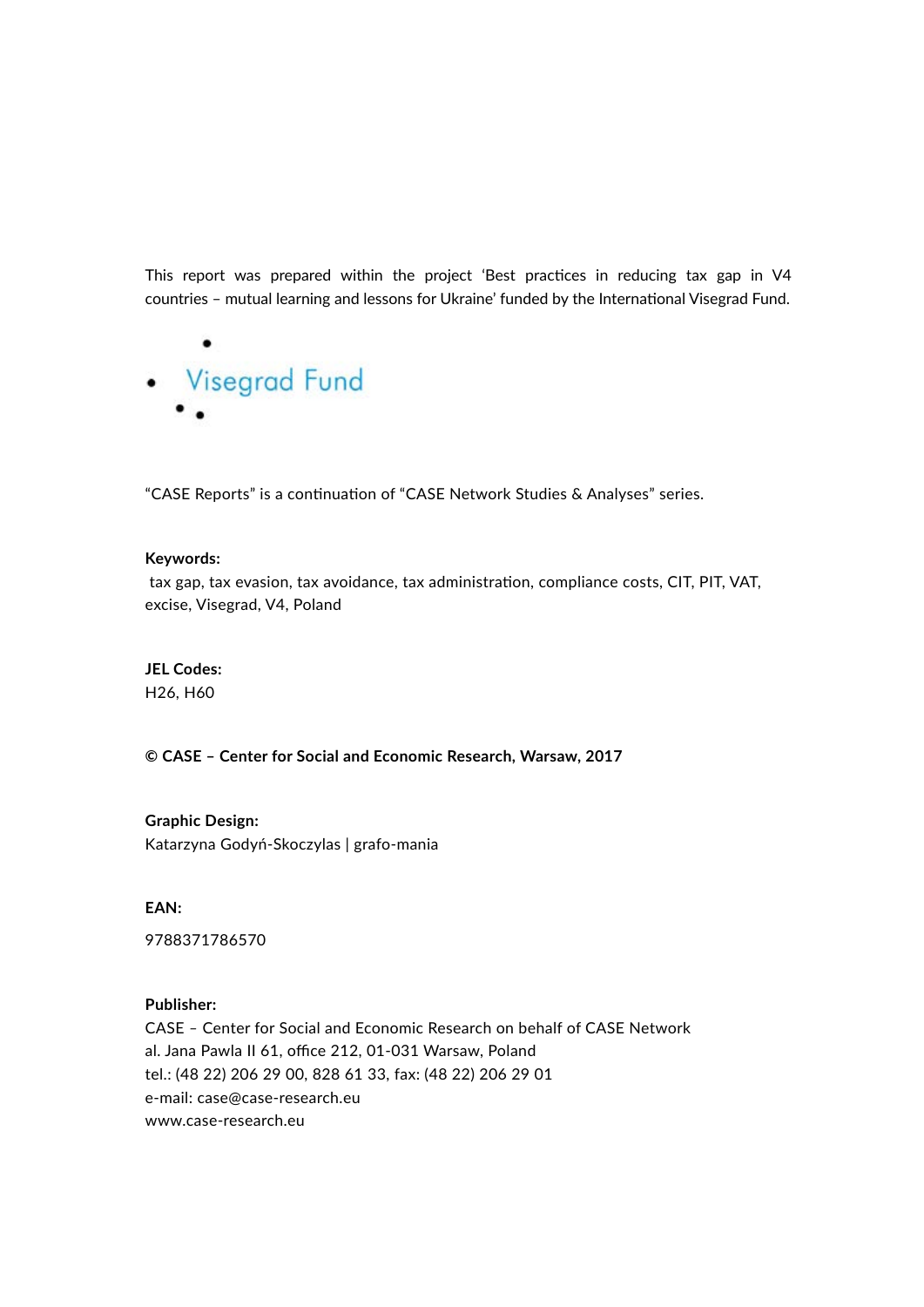### **Table of Contents**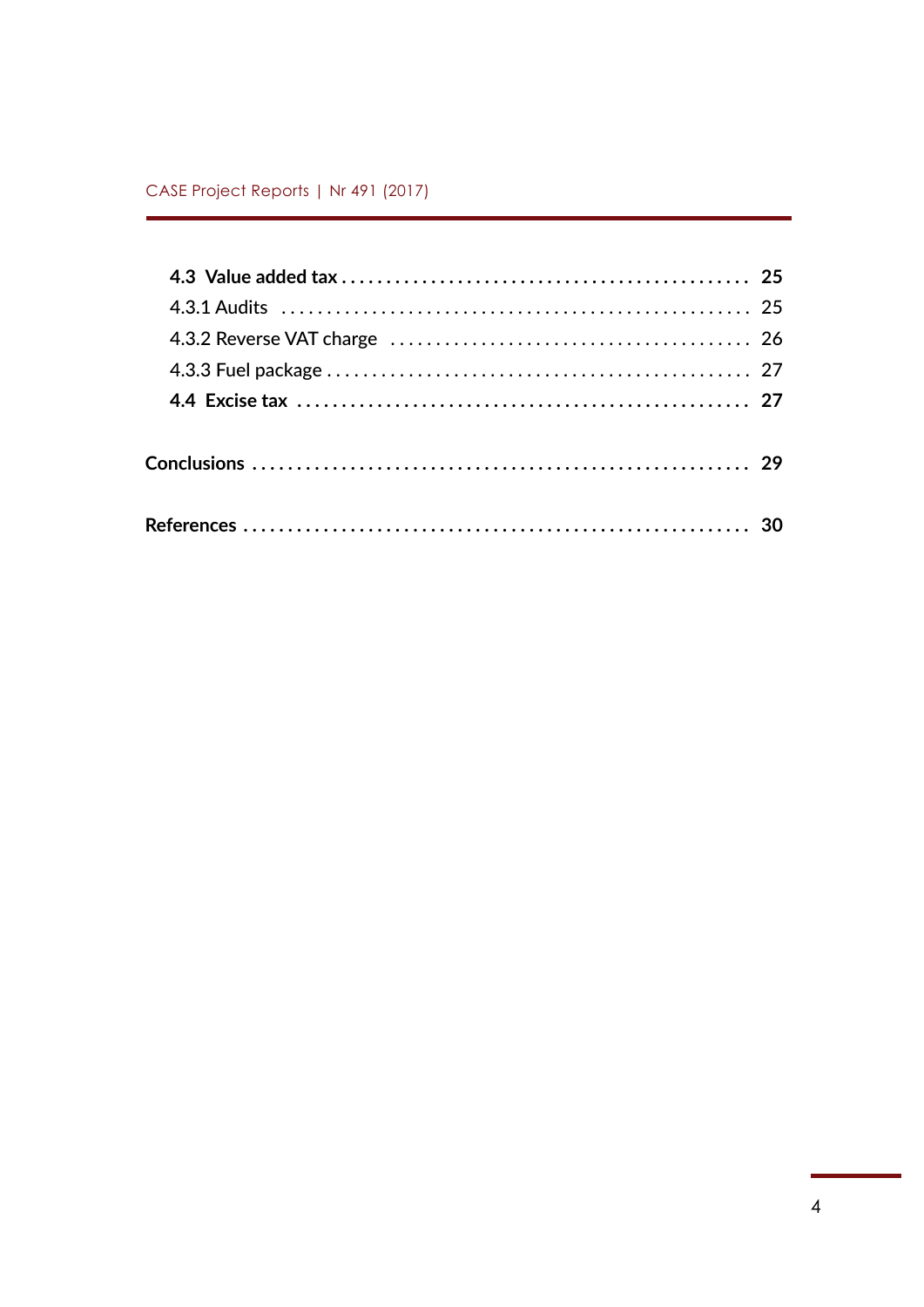### **List of Tables and Figures**

| Table 2: Evolution of CIT in Poland over the years  14          |  |
|-----------------------------------------------------------------|--|
|                                                                 |  |
| Table 4: Excise tax rates for the most important product  17    |  |
| Graph 1: Tax collection in Poland 2003-2016 (in thousands) 19   |  |
| Graph 2: Tax collection in Poland 2003-2016 relative to GDP  19 |  |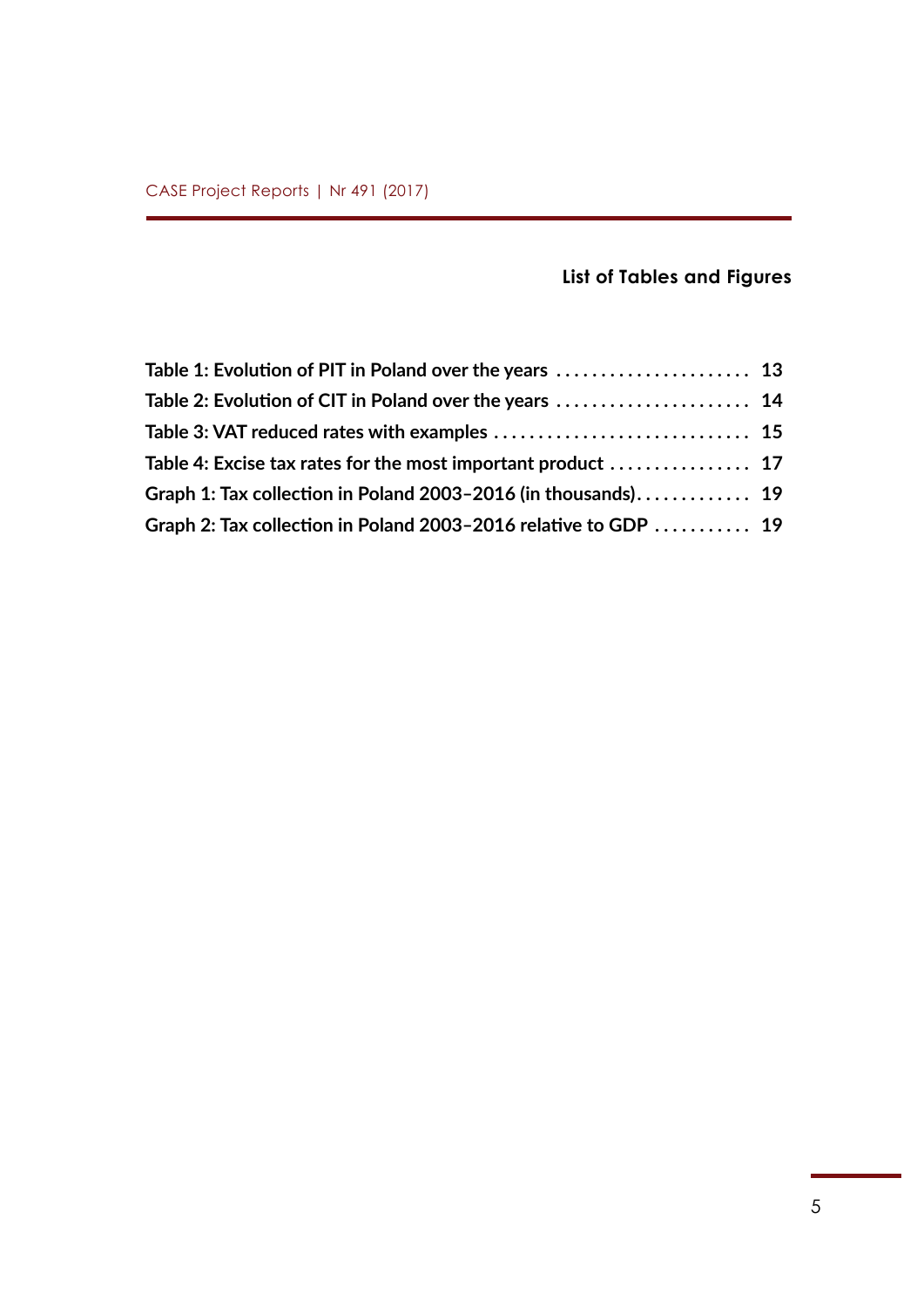### **Authors**

**Iakov Frizis** is a graduate of Sciences Po Paris (Master of International Economic Policy). Iakov's academic experience focuses on Eurozone Economics, Economics of Convergence and Econometrics with a particular focus on impact evaluation and panel data analysis. His understanding of international macroeconomics is complemented by a capacity for interdisciplinary analysis drawing from Energy Economics and the Political Economy of the MENA region. He specializes in macroeconomic analyses and evaluations. Previously to CASE, Iakov worked as an External Researcher for Junior Consulting Sciences Po, where the focus of his analysis was on the Greek economy, with a thematic specialization on the financial sector and impact evaluation of taxation policy.

**Krzysztof Głowacki** is an economist at CASE - Center for Social and Economic Research in Warsaw, Poland, with a specialization in institutional economics. He is a member of the CASE research team, co-author of economic reports for the European Commission, and editor of CASE's official bulletin "showCASE". He studied at Bocconi University (Department of Economics), Antwerp University (Department of Applied Economic Sciences), and Tilburg University (Liberal Arts and Sciences).

**Katarzyna Mirecka** is an economist at CASE - Center for Social and Economic Research in Warsaw, specializing in subjects concerning social development and taxation issues. She graduated from Université Stendhal Grenoble III (France) and Poznań University of Economics (Poland). Katarzyna gained her first experience while working as a project manager for a Brussels-based NGO. At CASE she has broaden her experience in policy research, conducting interviews, data collecting and analyzing while writing applications and working in numerous projects for Polish and European institutions.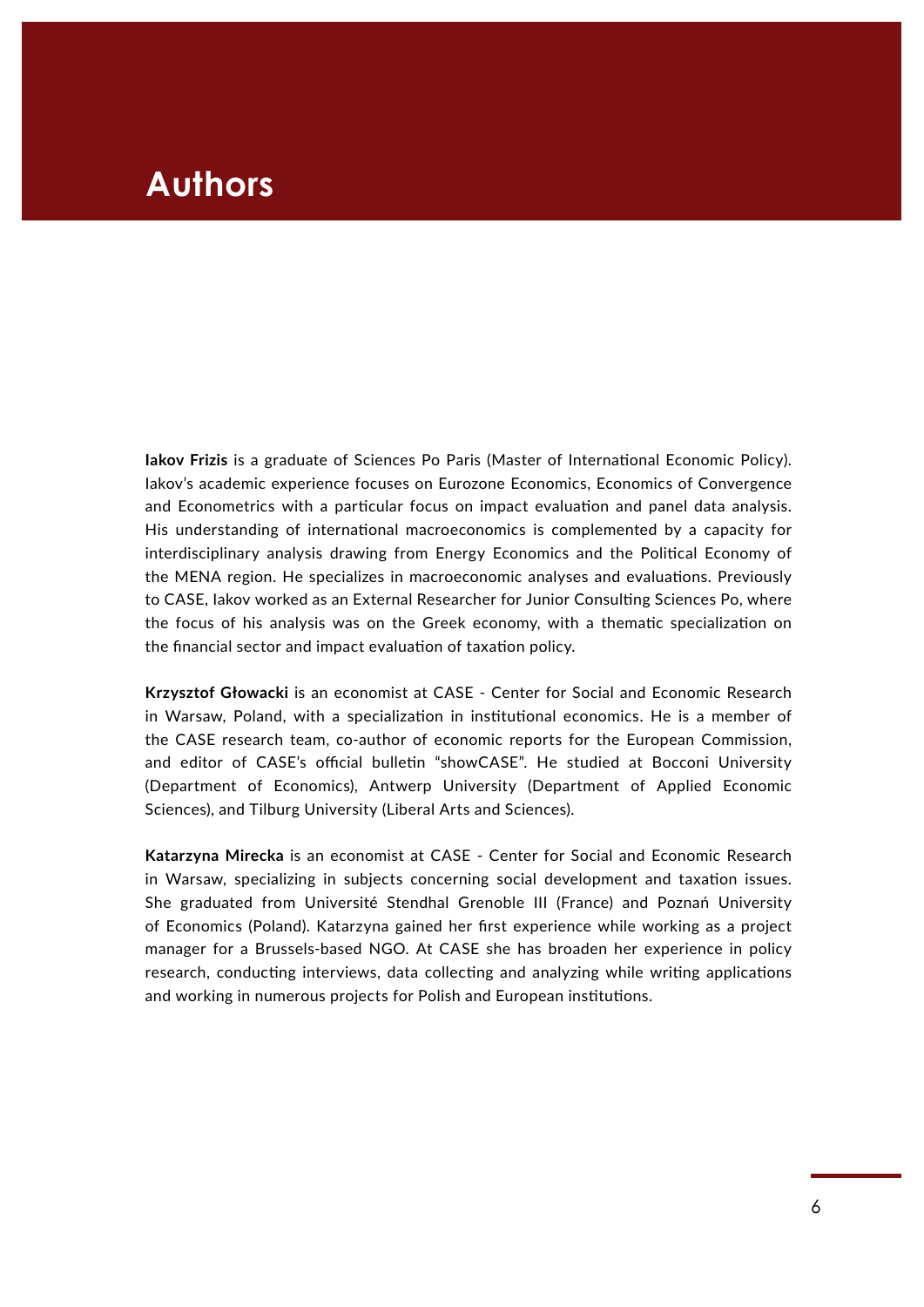### **Abstract**

The paper summarizes knowledge on tax gaps in Poland with respect to PIT, CIT, VAT, and excise. An introduction to the Polish tax system is given, trends in tax collect ability and estimates of the tax gaps are discussed, and methods of combating tax evasion and avoidance are reviewed. The paper has been written as part of the project "Mutual Learning for Reducing Tax Gaps in V4 Countries and Ukraine" co-financed by the Visegrad Fund in the years 2016-2017.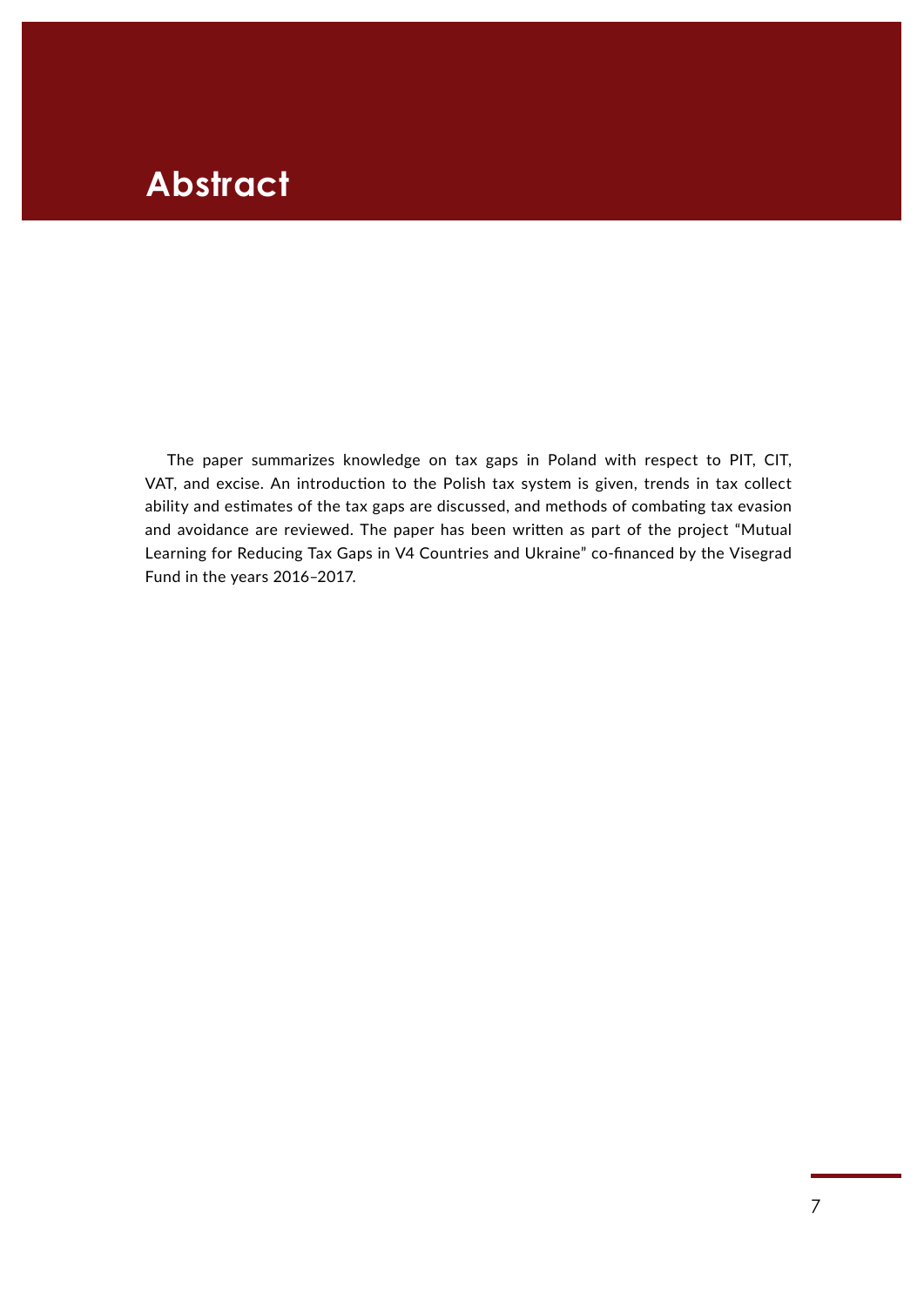### **Remarks**

Where applicable, Polish terms have been included in parentheses and italicised.

The average exchange rate PLN/EUR in 2016 was 4.36, as per the National Bank of Poland (2017).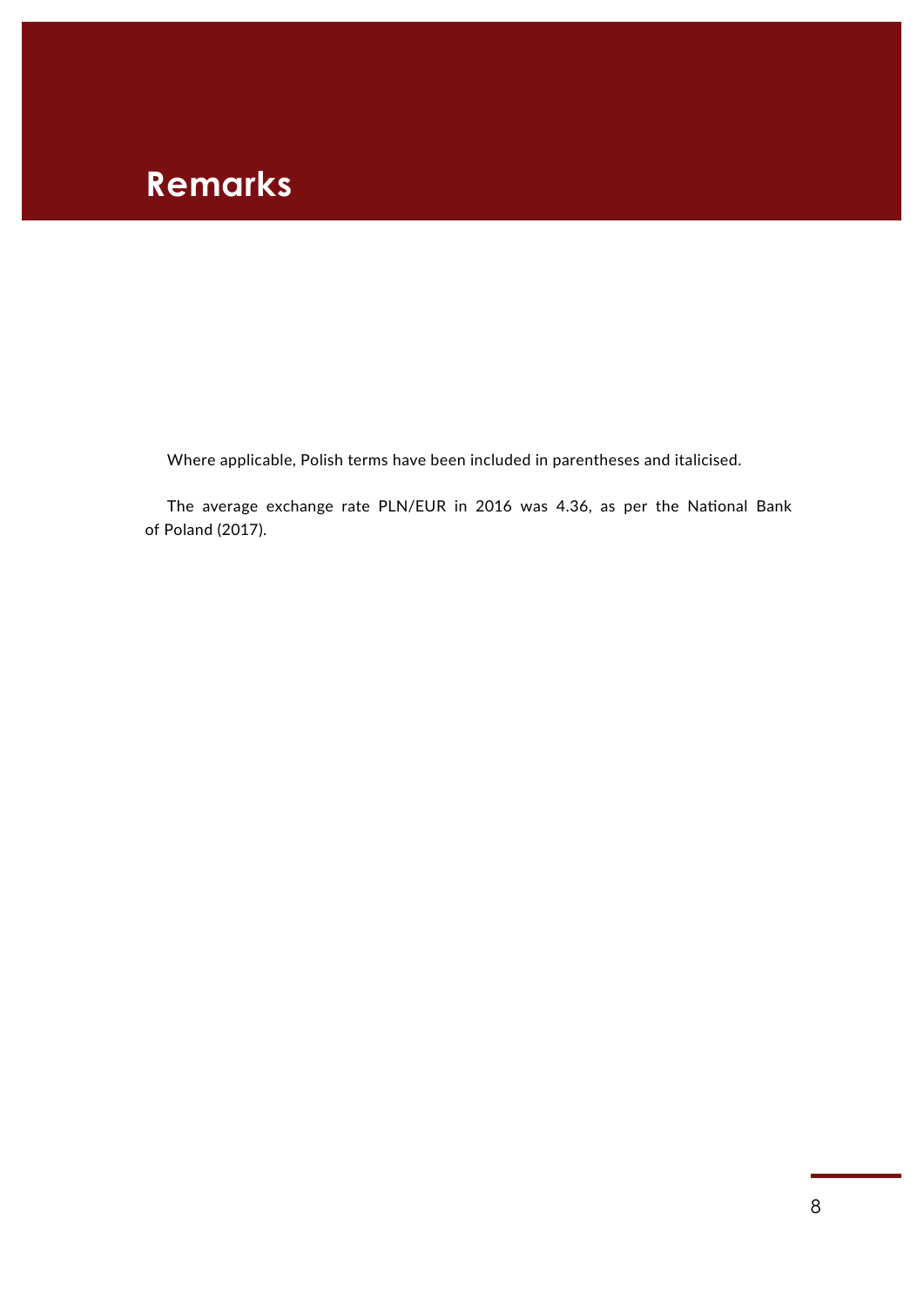### **List of abbreviations**

- **CEE** ‒ Central and Eastern Europe
- **CIT** ‒ Corporate Income Tax
- **EFTA** ‒ European Free Trade Association
- **EU** ‒ European Union
- **MTIC** ‒ Missing Trader Intra-Community, a type of cross-border VAT fraud
- PO Civic Platform (Platforma Obywatelska), Polish centrist party, in government 2007- 2015
- **PiS** ‒ Law and Justice (*Prawo i Sprawiedliwość*),
	- Polish conservative party, in government 2005-2007 and 2015-present
- **PIT** Personal Income Tax
- **PLN** ‒ Polski Nowy Złoty, the Polish currency
- **VAT** ‒ Value Added Tax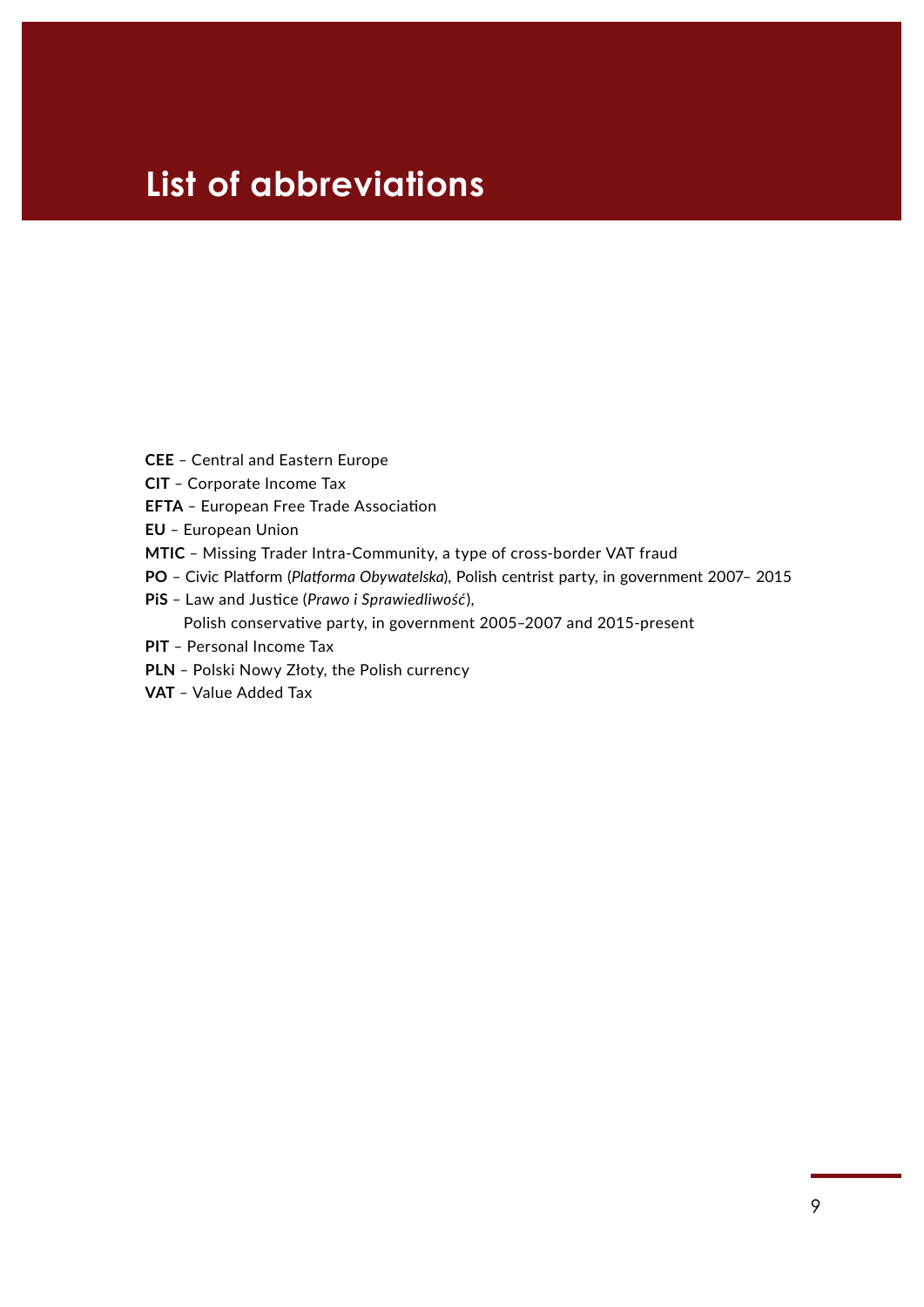The tax system in Poland encompasses direct taxes and indirect taxes. The direct taxes include: personal income tax (PIT), corporate income tax (CIT), inheritance and gift tax, tax on civil law transactions, agricultural tax, real property tax, tax on means of transportation, tonnage tax, and severance tax. The indirect taxes include: value added tax (VAT), excise tax, and gambling tax. This paper concentrates on two direct taxes, PIT and CIT, and two indirect taxes, VAT and excise tax.

On the legal side, all substantive tax-related matters are regulated by respective parliamentary acts, while tax procedure is laid out in the Act on Tax Ordinance from 1997 (*ustawa Ordynacja podatkowa*). In fact, the obligation to regulate tax-related matters through a parliamentary act is anchored in the Constitution of the Republic of Poland.<sup>1</sup>

Tax administration has been improving in Poland in recent years. The country moved from a ranking of 128 to a ranking of 47 in the *Paying Taxes* indicator of the World Bank's *Doing Business* report between its 2012 and 2017 editions.2 However, compliance with taxes still requires 271 man-hours, compared to the European Union (EU) & European Free Trade Association (EFTA) average of 173 man-hours and to the top Central and Eastern Europe (CEE) performer Estonia's 81 man-hours. Polish tax legislation has been described as complex by some observers<sup>3</sup> and not overly complex by other observers,<sup>4</sup> while many emphasise that it is improving at a good pace.<sup>5</sup>

<sup>1</sup> Articles 84 and 217 of the Constitution of the Republic of Poland

<sup>2</sup> World Bank (2011); World Bank (2017)

<sup>3</sup> Cole, A., & Pomerleau, K. (2015)

<sup>4</sup> Ernst & Young (2014)

<sup>5</sup> PwC (2016a)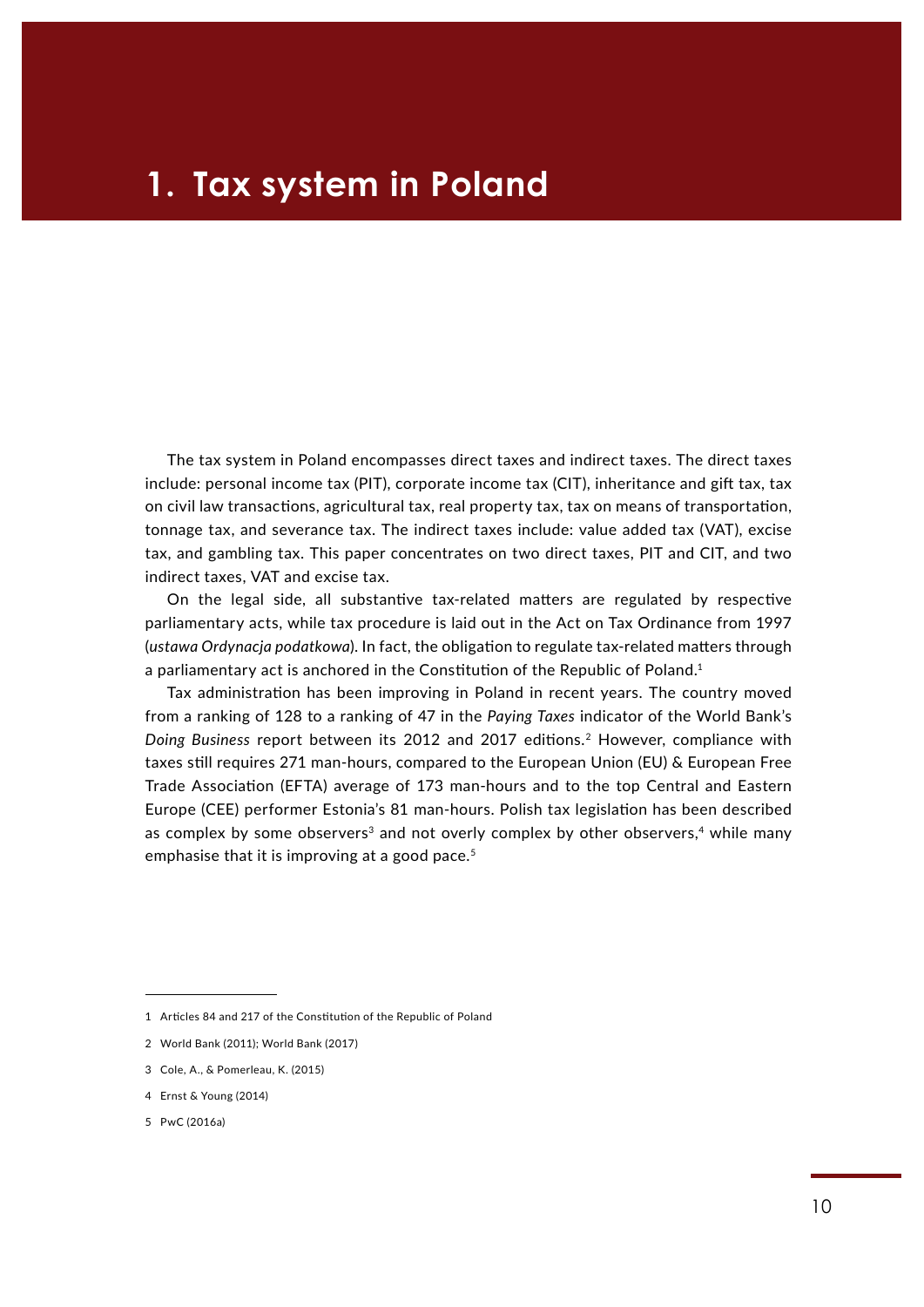#### **1.1 Personal income tax**

The legal base for personal income tax (*podatek dochodowy od osób fizycznych*) is laid out in the Act on Personal Income Tax (*ustawa o podatku dochodowym od osób fizycznych*) from 1991. Taxable income includes earnings from employment, self-employment, rental income, capital gains, and other passive income. Polish residents are taxed on their worldwide income, while non-residents are taxed only on Polish-sourced income. Residency itself is established if a person's centre of economic or personal interest is located in Poland, or if the period of their stay in Poland is longer than 183 days in the tax year. The tax year is the same as the calendar year. In general, income is self-assessed, and there is an obligation to submit an annual tax return by 30 April of the following year.<sup>6</sup> An important exception is the advance payments of tax on employment income, which are remitted by employers on a monthly basis.

In its present form, Polish PIT comprises two rates: 18% for income under PLN 85,528 and 32% for income in excess of it.<sup>7</sup> Sole entrepreneurs can opt out from PIT and be taxed under the flat-rate CIT at 19%. The current PIT system follows from a tax reform of 2006 spearheaded by the then Minister of Finance Zyta Gilowska, whose effort was targeted at the reduction of the tax burden. (Gilowska hailed from PiS, and although the opposition party PO took over power in 2007, it did not revoke the reform's scheduled entry into force in 2009.) Indeed, the PIT system used to put a much higher tax burden on tax payers prior to the reform. In the years 1998-2009, the PIT rates were 19% for income below PLN 44,490, 30% for income between PLN 44,490 and PLN 85,528, and 40% for income in excess of PLN 85,528. Before 1998, these rates changed frequently and were even steeper (see *Table 1* for the evolution of PIT rates in Poland since 1992). The system was updated by indexing the threshold income amounts on a more or less regular basis before 2009, but not after it.

The Polish PIT provides for a personal allowance, which until recently was set at PLN 3,091. This amount had not been indexed since  $2009$ ,<sup>8</sup> and there had been recurrent voices raised during the recent years that it should eventually be adjusted. Notably, in a verdict from October 2015, the Constitutional Tribunal found that not providing for a mechanism of adjusting the personal allowance amount was unconstitutional, as it violated

<sup>6</sup> The forms are called PIT-4R, PIT-11, PIT-28, PIT-36, PIT-37, and PIT-38.

<sup>7</sup> To put it in context, the average salary in Poland was PLN 3,900 in 2015. Source: Komunikat Prezesa Głównego Urzędu Statystycznego z dnia 9 lutego 2016 r. w sprawie przeciętnego wynagrodzenia w gospodarce narodowej w 2015 r. [http://stat.gov.pl/sygnalne/komunikaty-i-obwieszczenia/lista-komunikatow-i-obwieszczen/komunikat-w-sprawie-przeci](http://stat.gov.pl/sygnalne/komunikaty-i-obwieszczenia/lista-komunikatow-i-obwieszczen/komunikat-w-sprawie-przecietnego-wynagrodzenia-w-gospodarce-narodowej-w-2015-r-,273,3.html)[etnego-wynagrodzenia-w-gospodarce-narodowej-w-2015-r-,273,3.html](http://stat.gov.pl/sygnalne/komunikaty-i-obwieszczenia/lista-komunikatow-i-obwieszczen/komunikat-w-sprawie-przecietnego-wynagrodzenia-w-gospodarce-narodowej-w-2015-r-,273,3.html)

<sup>8</sup> The amount of the allowance was updated on a regular basis prior to the tax reform. See: [http://www.pit.pl/archiwum\\_ska](http://www.pit.pl/archiwum_skali_podatkowej_pit_191.php)[li\\_podatkowej\\_pit\\_191.php](http://www.pit.pl/archiwum_skali_podatkowej_pit_191.php)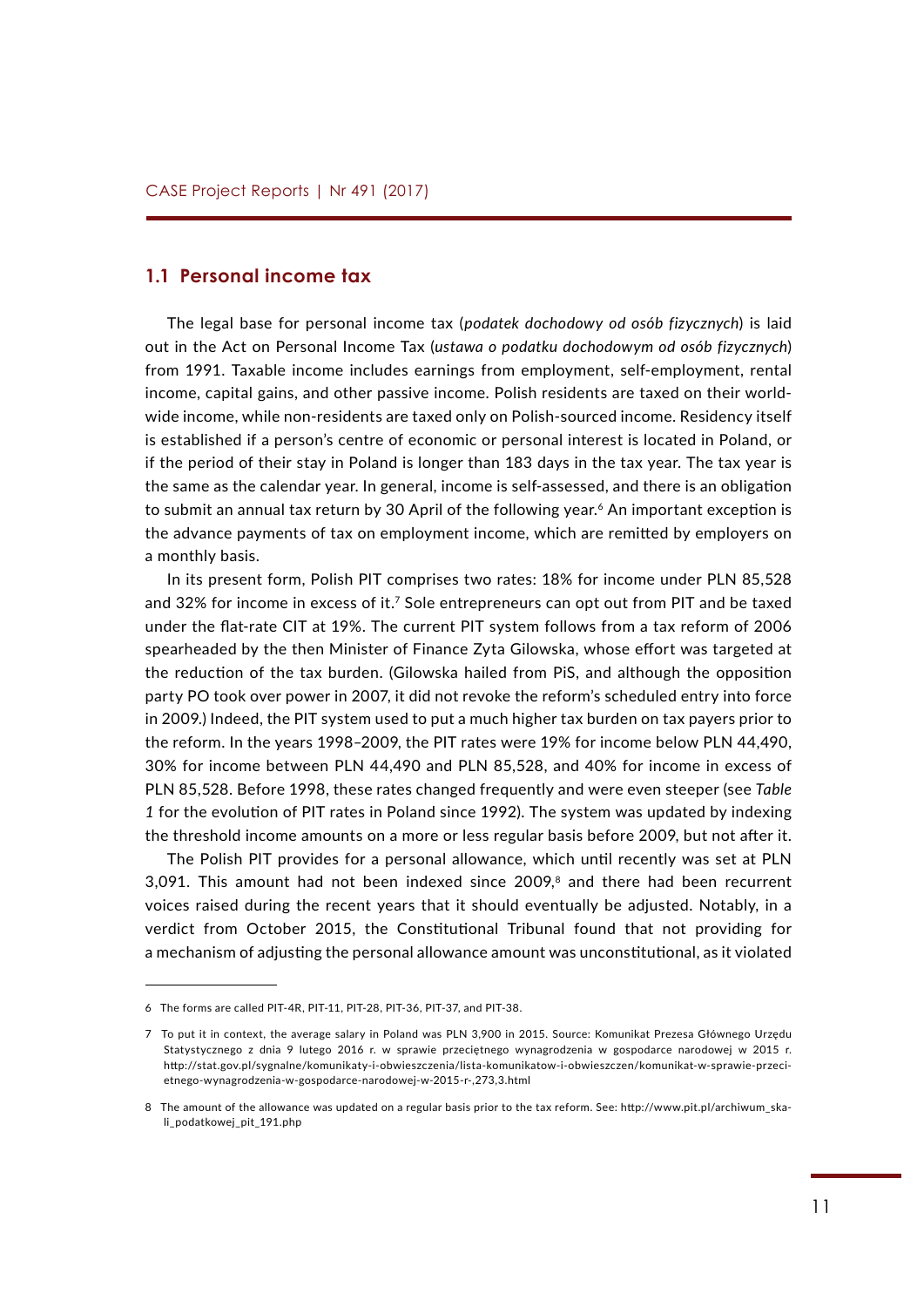the allowance's purpose of guaranteeing low-income payers a minimum subsistence level. Accordingly, the Tribunal gave the legislator time until 30 November 2016 to address this matter.<sup>9</sup> In fact, increasing the amount of the personal allowance to PLN 8,000 was one of the election promises made by PiS in its 2015 election bid.<sup>10</sup> The party went on to win the election, and its government replaced the existing personal allowance of PLN 3,091 with a variable amount of between PLN 0 to PLN 6,600, depending on the total amount of personal income. The personal allowance is now PLN 6,600 for persons earning up to PLN 6,600; PLN 3,091-6,600 for persons earning between PLN 6,600 and PLN 11,000; PLN 3,091 for persons earning between PLN 11,000 and PLN 85,528; PLN 0-3,091 for persons earning between PLN 85,528 and PLN 127,000; and PLN 0 for persons earning above PLN 127,000.<sup>11</sup> Where intervals are given, the amount of the free allowance decreases linearly as a function of earnings.

<sup>9</sup> Sygn. akt K 21/14 [http://trybunal.gov.pl/rozprawy-i-ogloszenia-orzeczen/wyroki-i-postanowienia/art/8665-podatek-do](http://trybunal.gov.pl/rozprawy-i-ogloszenia-orzeczen/wyroki-i-postanowienia/art/8665-podatek-dochodowy-od-osob-fizycznych-kwota-wolna-od-podatku/)[chodowy-od-osob-fizycznych-kwota-wolna-od-podatku/](http://trybunal.gov.pl/rozprawy-i-ogloszenia-orzeczen/wyroki-i-postanowienia/art/8665-podatek-dochodowy-od-osob-fizycznych-kwota-wolna-od-podatku/)

<sup>10</sup> Newsweek.pl (2016)

<sup>11</sup> Pit.pl (2016b)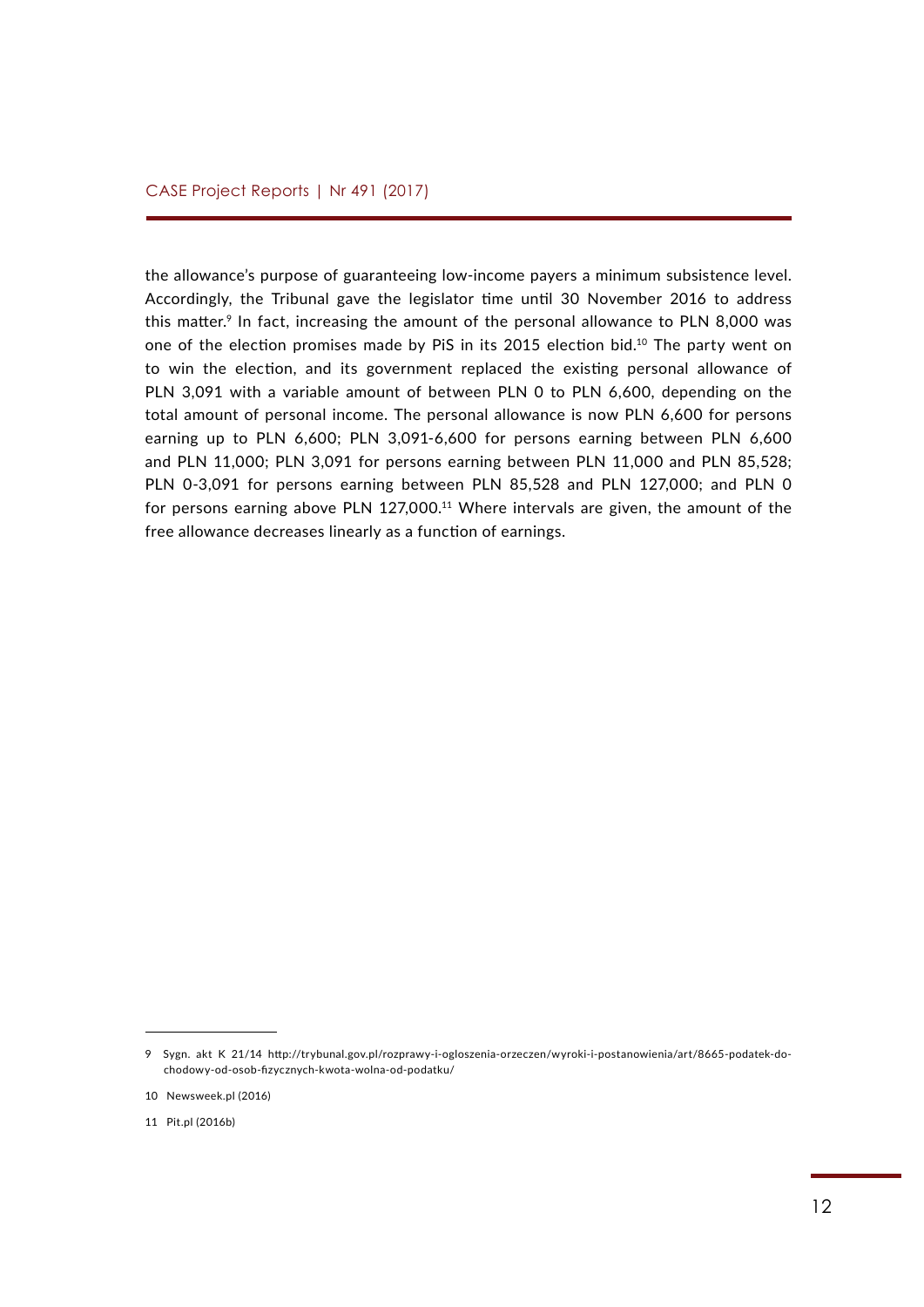#### **Table 1 – Evolution of PIT in Poland over the years**

| Period       | <b>PIT</b> rates                                                                          |
|--------------|-------------------------------------------------------------------------------------------|
| 2009-present | 18% under PLN 85,528<br>32% above PLN 85,528                                              |
| 2008         | 19% under PLN 44.490<br>30% above PLN 44,490 and under PLN 85,528<br>40% above PLN 85.528 |
| 2007         | 19% under PLN 43,405<br>30% above PLN 43,405 and under PLN 85,528<br>40% above PLN 85,528 |
| 2001-2006    | 19% under PLN 37,024<br>30% above PLN 37,024 and under PLN 74,048<br>40% above PLN 74,048 |
| 2000         | 19% under PLN 32,736<br>30% above PLN 32,736 and under PLN 65,472<br>40% above PLN 65,472 |
| 1999         | 19% under PLN 29,624<br>30% above PLN 29,624 and under PLN 59,248<br>40% above PLN 59,248 |
| 1998         | 19% under PLN 25,252<br>30% above PLN 25,252 and under PLN 50,504<br>40% above PLN 50.504 |
| 1997         | 20% under PLN 20,868<br>32% above PLN 20,868 and under PLN 41,736<br>44% above PLN 41,736 |
| 1996         | 21% under PLN 16,380<br>33% above PLN 16,380 and under PLN 32,760<br>45% above PLN 32,760 |
| 1995         | 21% under PLN 12,400<br>33% above PLN 12,400 and under PLN 24,800<br>45% above PLN 24,800 |

*Source:* Pit.pl (2016b)

*Note:* Data are provided for the years commencing 1995, which marks the year of currency denomination and the introduction of PLN.

#### **1.2 Corporate income tax**

Corporate income tax (*podatek dochodowy od osób prawnych*) in Poland is regulated by the Act on Corporate Income Tax (*ustawa o podatku od osób prawnych*) from 1992. It applies to all legal entities, such as corporations, foundations, associations, and some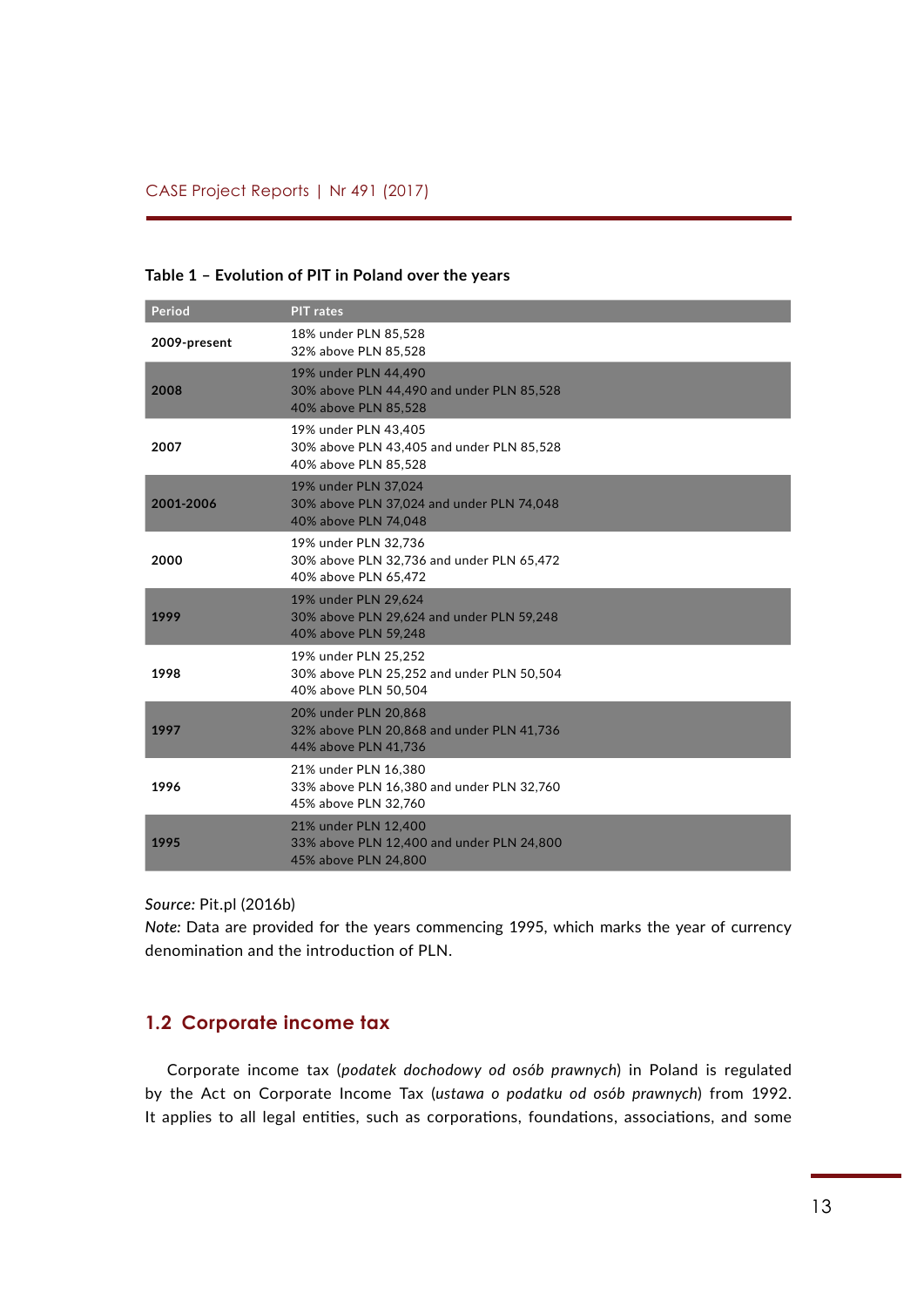other organisations.12 Taxable income includes business income and passive income, such as capital gains or dividend income. Resident companies are taxed on their worldwide income, while nonresident companies are taxed only on Polish-sourced income. Companies are considered resident if their seat or management is located in Poland. Companies may select the calendar year or any other twelvemonth period as their tax year.

Since 2003, Polish CIT has a flat rate of 19%. The current rate is much lower than it used to be in the past. For example, the rate used to be twice as high in 1997 (38%) and even higher when CIT was first introduced in 1992 (40%; see *Table 2* for the evolution of CIT rates in Poland since 1992).

| Period         | <b>CIT</b> rate |
|----------------|-----------------|
| 2004 - present | 19%             |
| 2003           | 27%             |
| 2002-2001      | 28%             |
| 2000           | 30%             |
| 1999           | 34%             |
| 1998           | 36%             |
| 1997           | 38%             |
| 1992-1996      | 40%             |

| Table 2 - Evolution of CIT in Poland over the years |  |
|-----------------------------------------------------|--|
|-----------------------------------------------------|--|

*Source:* Ernst & Young (2014)

#### **1.3 Value added tax**

VAT (*podatek od towarów i usług*) was first introduced in Poland in 1993, and it replaced the turnover tax. Because the tax was a complete novelty, and the economic environment of the time was rapidly evolving, the Act was amended many times between 1993 and 2004.13 A major change came in 2004, when Poland joined the EU. A new Act on Value Added Tax (*ustawa o podatku od towarów i usług*) was introduced to facilitate the harmonisation of the national VAT legislation with the EU legislation. With respect to the EU Member States, what had previously been crossborder transactions became Single Market transactions.

<sup>12</sup> i.e. organisational entities without legal personality (*jednostki organizacyjne nieposiadające osobowości prawnej*), including limited liability partnerships, companies in formation, and other entities.

<sup>13</sup> Poniatowski, G. (2016a)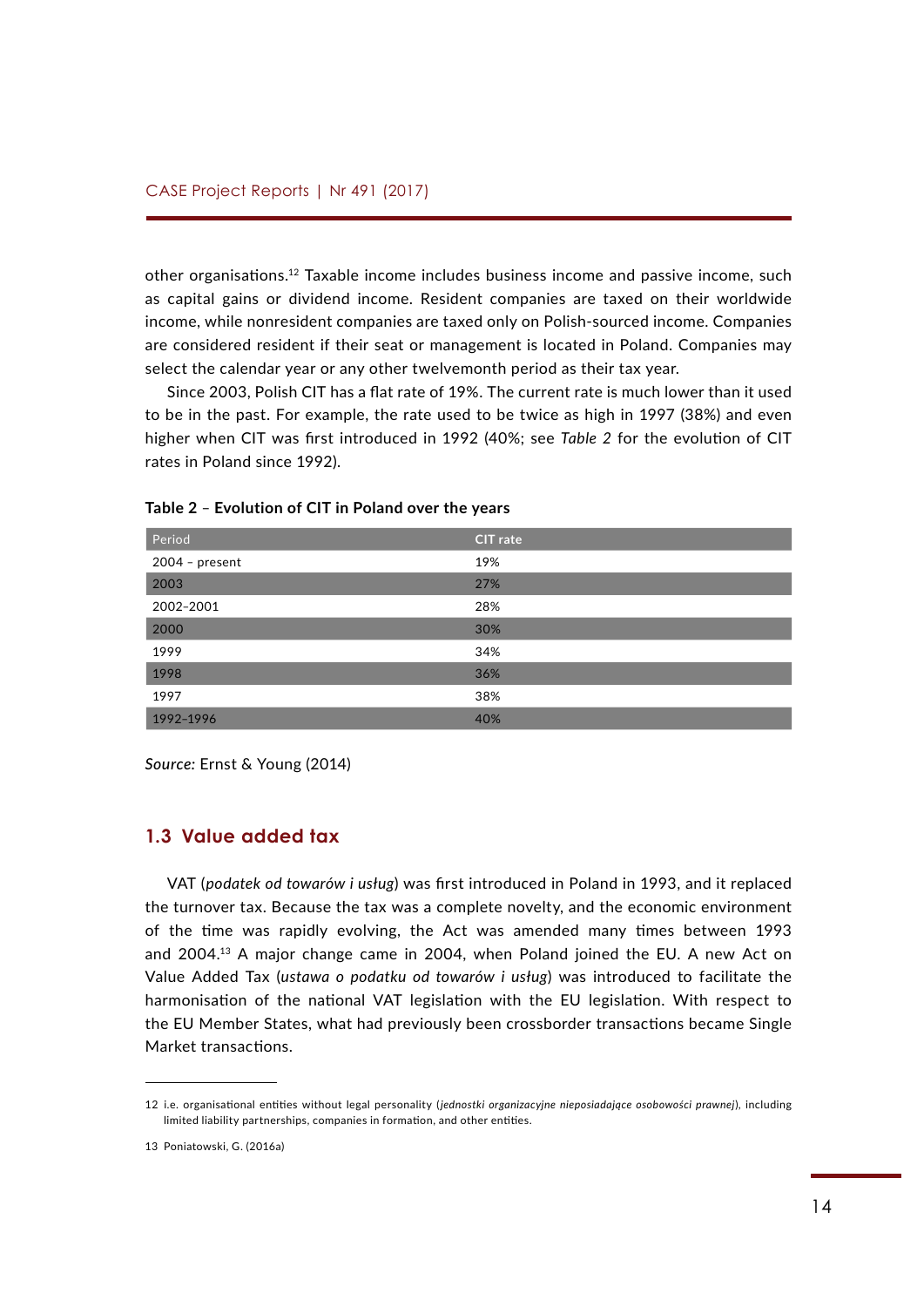VAT, which yielded PLN 126,584.1 million in 2016,<sup>14</sup> accounts for the single largest contribution to the state budget  $(40\%$  in 2016<sup>15</sup>), and, as such, plays a particularly important fiscal role. The basic VAT rate is 23%, and the reduced rates are 8%, 5%, and 0%. Please see *Table 3* for an overview of VAT rates along with important examples of goods and services that qualify under them.

| <b>VAT</b> rate  | Important examples                                                                                                          |
|------------------|-----------------------------------------------------------------------------------------------------------------------------|
| 8%               | meat products;<br>sugar;<br>passenger transportation.                                                                       |
| 5%               | bread:<br>fish:<br>books.                                                                                                   |
| 0%               | intra-Community delivery of goods;<br>exports to non-EU countries.                                                          |
| <b>Exemption</b> | enterprises with annual turnover below PLN 200,000;<br>services in the areas of education, cul-<br>ture, sport, and health. |

**Table 3 – VAT reduced rates with examples**

In 2012, an electronic system for filing and paying VAT was introduced, and it gained popularity by 2014.<sup>16</sup>

The Polish VAT system has been described as complex,<sup>17</sup> and it occupied the 34<sup>th</sup> position out of 35 countries in the 2016 *International Tax Competitiveness Index*. 18

#### **1.4 Excise tax**

In Poland, excise tax is applied to tobacco products, raw tobacco, alcohol beverages, passenger cars, and energy (excise treatment of some of these products is described in more detail below). The current Act on Excise Duty (*Ustawa o podatku akcyzowym*) was

<sup>14</sup> Ministry of Finance of Poland (2017a)

<sup>15</sup> Główny Urząd Statystyczny (2017)

<sup>16</sup> PwC (2016b)

<sup>17</sup> e.g. Poniatowski, G. (2016a)

<sup>18</sup> Pomerleau, K. (2016)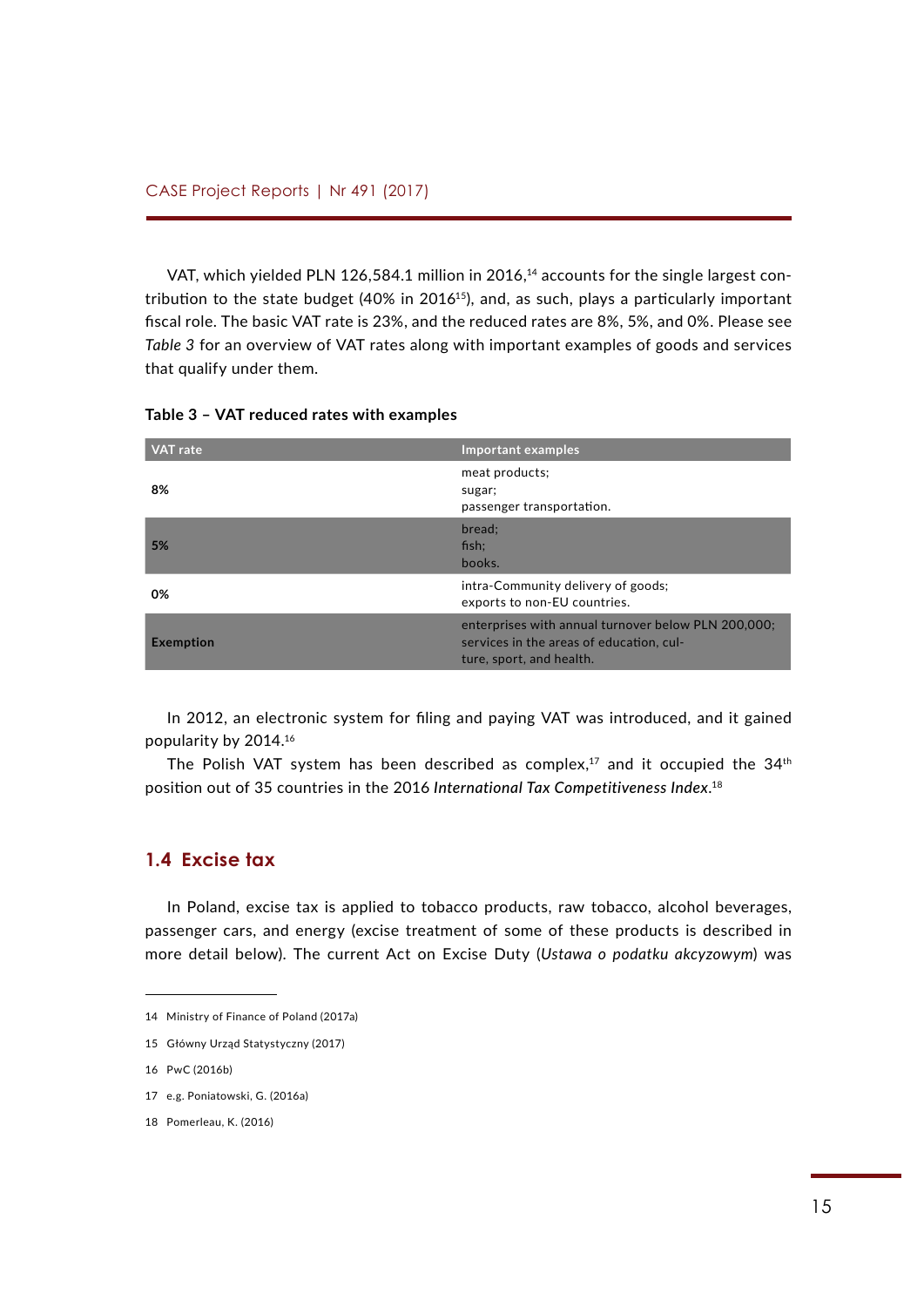introduced in 2008, following two other acts from 1993 and 2004. In 2016, the budget revenue from excise tax in Poland amounted to PLN 65,749.3 million, being the third largest source of revenue for the budget (after VAT and PIT).19 Exact current values of excise duties applied to the most popular alcoholic beverages in Poland are presented in *Table 4*.

Excise tax exemptions in Poland are established with view to the relevant EU directives, i.e. Directive 92/83/EWG, Directive 2003/96/WE, Directive 2007/74/WE, and Directive 2008/118/WE. Accordingly, based on the Regulation the of the Minister of Development and Finance on Exemption from Excise Duty (*Rozporządzenie Ministra Rozwoju i Finansów z dnia 24 lutego 2017 r. w sprawie zwolnień od podatku akcyzowego*), the following products are exempted from the excise tax (non-exhaustive list):<sup>20</sup>

- excise goods for own use, not intended for sale;
- waste from the production or destruction of excise goods;
- energy products used for sailing and electricity production;
- some types of electrical energy (for example, renewable-sources energy);
- coal products for heating purposes;
- denatured alcohol under specified conditions;
- motor fuel for use in transportation under specified conditions; and
- passenger cars under specified conditions.

Currently, exemptions for electric cars are envisaged by the government. $21$ 

#### **1.4.1 Tobacco products and raw tobacco**

Three types of tobacco products are subject to excise tax in Poland: cigarettes, smoking tobacco, and cigars, including cigarillos. Poland has met the EU requirements regarding the minimum excise levels applicable to manufactured tobacco before the deadline (which will expire on 31 December 2017) introduced in the Directive 2011/64/EU on the structure and rates of excise duty applied to manufactured tobacco.

#### **1.4.2 Alcohol beverages**

According to the Act on Upbringing in Sobriety and Counteracting Alcoholism *(Ustawa o wychowaniu w trzeźwości i przeciwdziałaniu alkoholizmowi)* from 1982, Polish authorities are obliged to take measures aimed at creating incentives for customers to choose bever-

<sup>19</sup> Ministry of Finance of Poland (2017c-d)

<sup>20</sup> Ministry of Finance of Poland (2016a)

<sup>21</sup> Money.pl (2016a)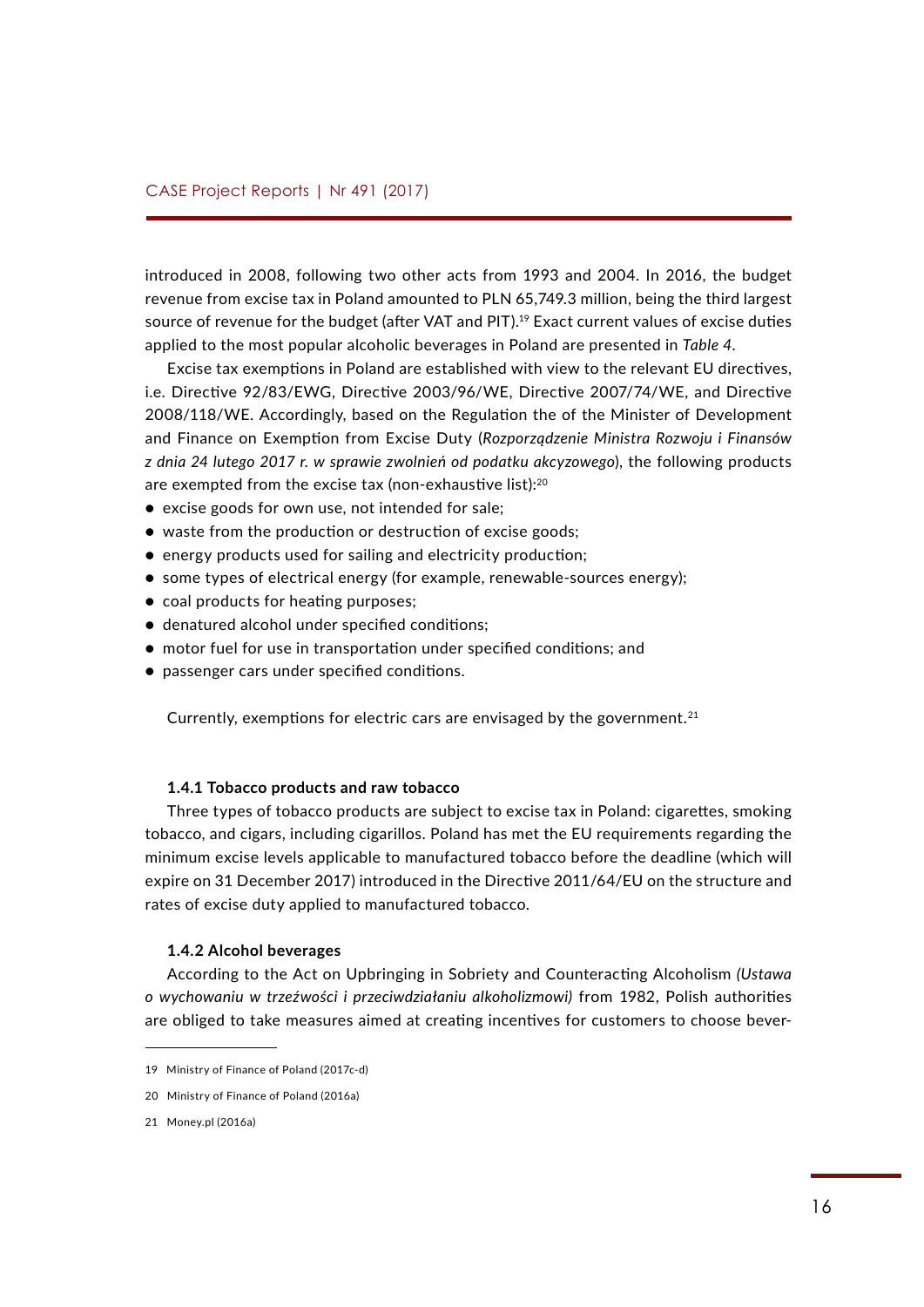ages with a smaller quantity of alcohol. Accordingly, excise applied to alcoholic beverages in Poland is much lower for beer, wine, and cider. In accordance with the EU legislation, excise tax on beer is calculated using the Plato method by hectolitre. Moreover, Polish producers of cider and perry can benefit from lower excise rates since 2013. This change was introduced in order to support domestic apple growers, who had huge surpluses after Russia placed a boycott on Polish apples (among other products).22 The Polish Ministry of Finance also argued that this decision is in line with the Act on Upbringing in Sobriety and Counteracting Alcoholism.<sup>23</sup>

There exist several tax exemptions aimed at encouraging the development of small business, for instance, a lower excise tax rate for alcohol produced in small breweries. Alcohol produced for own consumption is not subject to excise tax.

#### **1.4.3 Passenger cars**

Poland benefited from the right offered by the Directive 2008/118/EC to apply excise tax to other products than those listed in the Directive, which in this case is passenger cars (Chapter V of the Act of Excise Duty). The tax applies only to passenger cars when they are first registered on the territory of Poland.24

#### **Table 4 – Excise tax rates for the most important product**

| <b>Excise rate</b>                                                    | Product                         |
|-----------------------------------------------------------------------|---------------------------------|
| PLN 5,704/1 hectolitre                                                | ethyl alcohol 100% volume       |
| PLN 7.79/1 hectolitre per Plato degree                                | beer                            |
| PLN 158/1 hectolitre                                                  | wine                            |
| PLN 97/1 hectolitre                                                   | cider and perry below 5% volume |
| PLN 206.76 for 1,000 pieces and 31.41%<br>of the maximum retail price | cigarettes                      |
| PLN 1,540 /1,000 litres                                               | gasoline                        |
| PLN 1,171/1,000 litres                                                | diesel fuel                     |

*Source:* Ministry of Finance of Poland (2016b)

<sup>22</sup> Polskie Radio (2014)

<sup>23</sup> Ministry of Finance of Poland (2013)

<sup>24</sup> Spychała, M. (2016)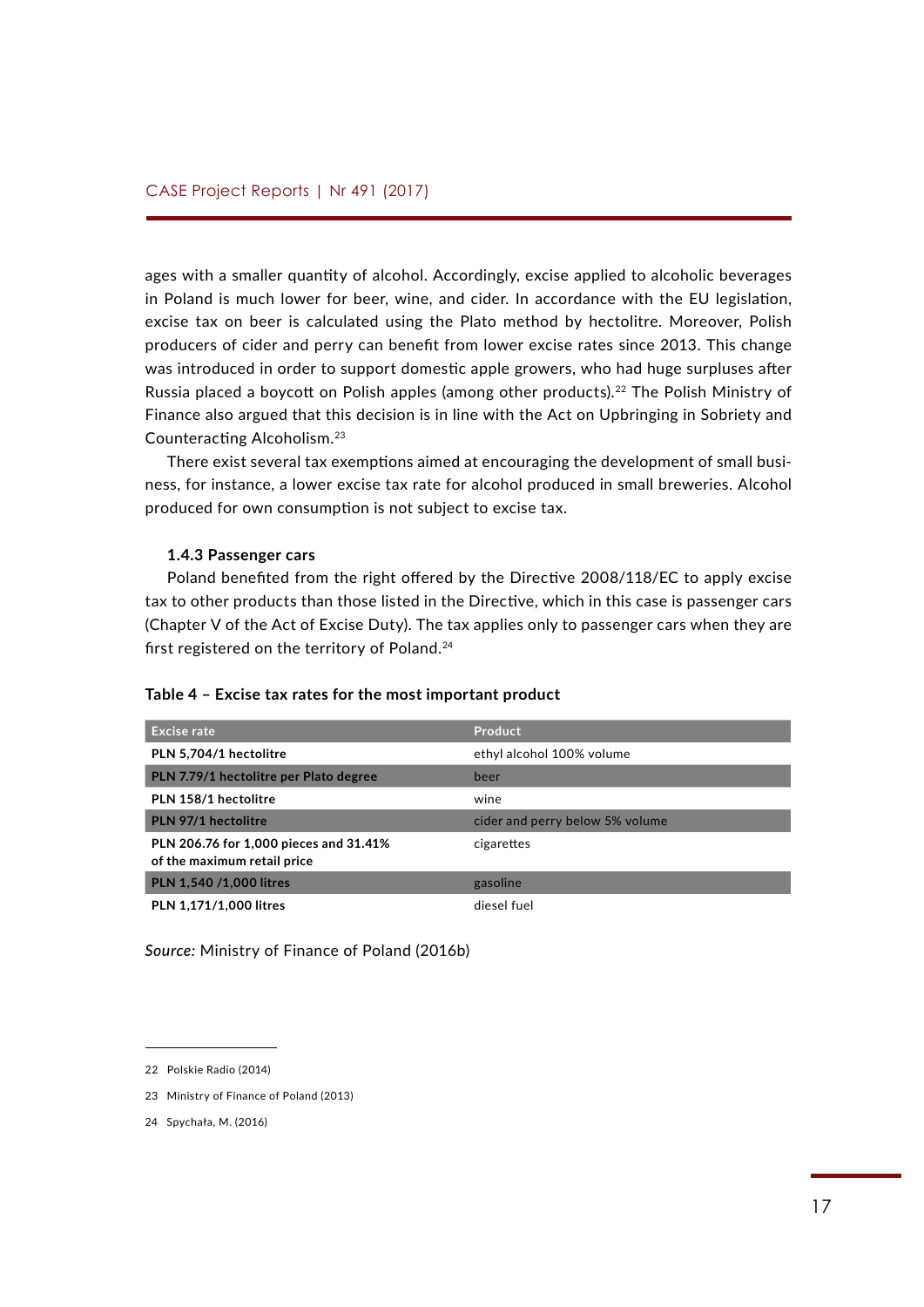For the period 2003-2015, tax collection expressed in absolute values are presented in *Graph 1*, while the trends in tax collection in Poland relative to the GDP are visualised in *Graph* 2. The collection of all the types of taxes peaked in 2007-2008: PIT at 5.2% (2008), CIT at 2.7% (2007), VAT at 8.1% (2007), and excise tax at 4.1% (2007). In the years 2000‒2008, VAT revenues grew at a rate substantially higher than GDP. In 2009, this trend was reversed, and VAT revenues became more volatile.<sup>25</sup> In 2016, VAT collection amounted to PLN 126.6 billion, which marked a 2.8% increase in relation to 2015.<sup>26</sup> In that year, PIT yielded PLN 89.3 billion in revenues to the state budget, and CIT-PLN 33.8 billion, while the excise tax delivered PLN 65.7 billion. Budgetary revenues from excise tax collection have grown constantly since 2004, but at a slower pace in recent years.

The current PiS government introduced a number of social programs (e.g. 500+ and lowering the retirement age), which drastically increased public spending. The government has indicated narrowing the tax gap as the main source of additional revenue to finance its extra expenditures. To meet this goal, it introduced a number of new measures, which are discussed in Section 4 of this report. While the results have been mixed, there appears to be improvement in tax collection. The Ministry of Finance published the results of its study, according to which the overall tax gap was reduced by PLN 5.5 billion, including PLN 3-4 billion in VAT and PLN 1 billion in excise.<sup>27</sup> The actual increase in VAT collection is difficult to estimate given that the timing of VAT returns to companies have become less predictable than in the past. VAT refunds are now often withheld from companies for prolonged periods; in 2016, they were paid out en masse shortly before the end of the year in December.

<sup>25</sup> cf. Poniatowski, G. (2016a)

<sup>26</sup> Ministry of Finance of Poland (2017c-d)

<sup>27</sup> Rp.pl (2017a)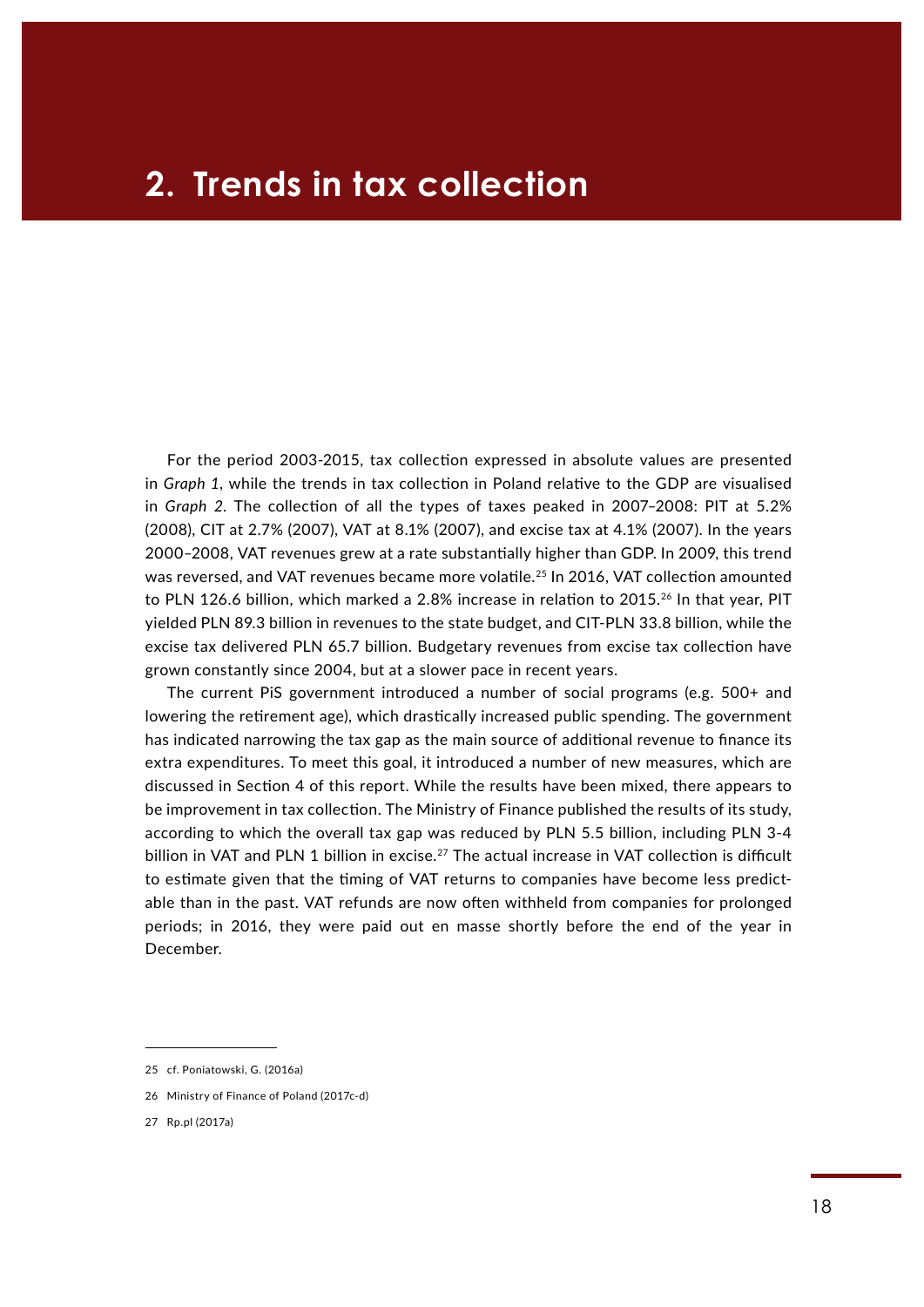

**Graph 1 – Tax collection in Poland 2003–2016 (in thousands)** *Graph 1 – Tax collection in Poland 2003-2016 (in thousands)*

*Source:* Ministry of Finance of Poland (2017c-d) and Główny Urząd Statystyczny (2017) VAT excise CIT PIT



**Graph 2 – Tax collection in Poland 2003–2016 relative to GDP**

*Source:* Ministry of Finance of Poland (2017c-d) and Główny Urząd Statystyczny (2017) *Source: Ministry of Finance of Poland (2017c-d) and Główny Urząd Statystyczny (2017)*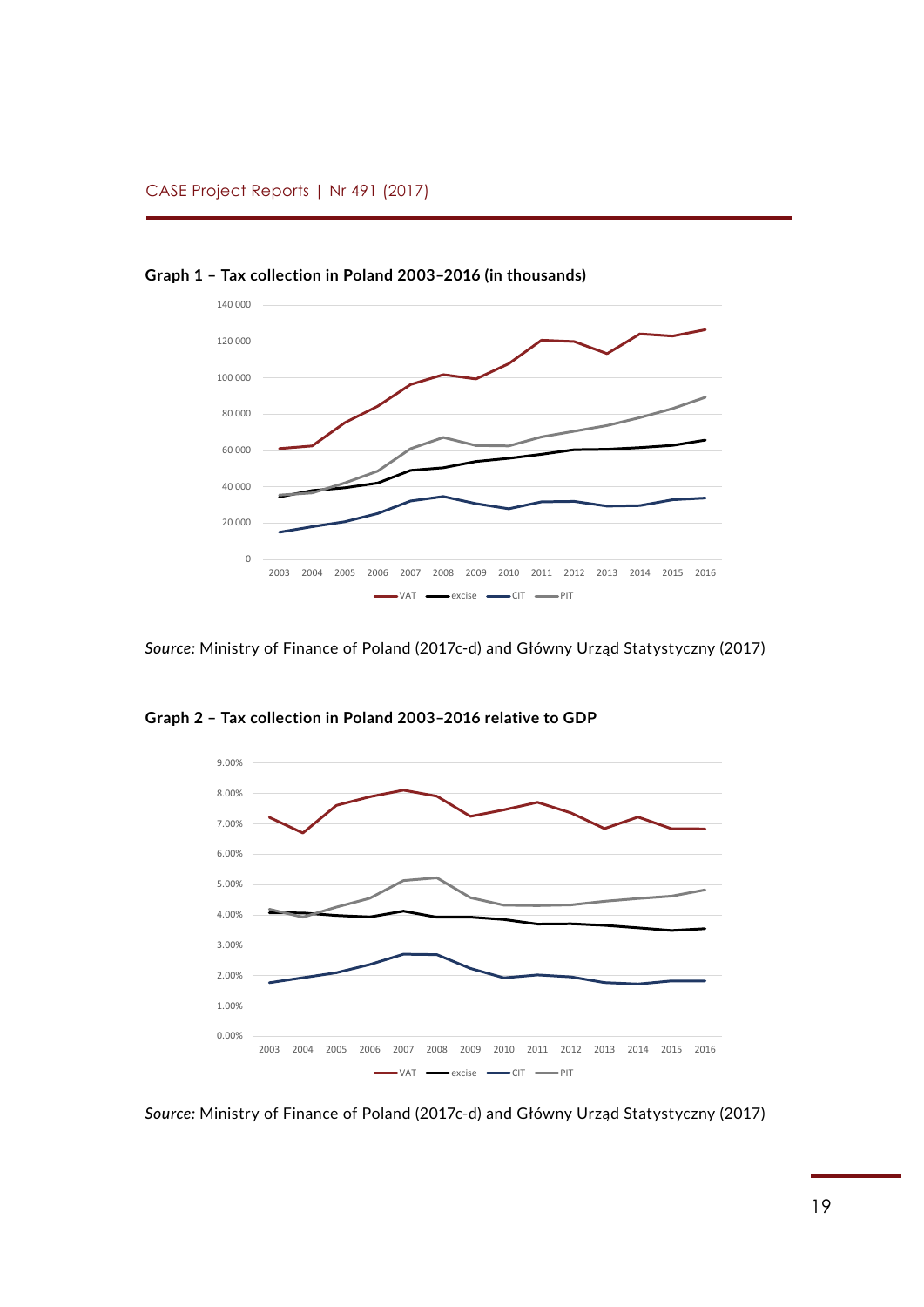### CASE Working Paper | No 1 (2015) **3. Magnitude of tax gaps**

#### **3.1 Personal income tax**

There are currently no estimates of the PIT gap in Poland.

#### **3.2 Corporate income tax**

In a study for the European Commission, the CIT gap in Poland has been estimated as PLN 43-46 billion by Dominik Gajewski.<sup>28</sup> Other experts assess the increase of the CIT gap in the several years prior to 2015 as PLN 1-14 billion, but do not quote the total amount of the gap.29 In general, the CIT gap is more difficult to estimate than the VAT gap (where data on consumption can be used to produce estimates), and some experts believe that it is nearly impossible to calculate the CIT gap with a satisfactory degree of precision. $30$ Aggressive tax optimisation has been widely identified as one of the main reasons of falling CIT revenues.<sup>31</sup>

#### **3.3 Value added tax**

The Center for Social and Economic Research performs annual assessments of the VAT gap for all the Member States of the European Union. In 2014, the most recent year for which the necessary data is available (given the methodology used in the study), the VAT

<sup>28</sup> Wyborcza.biz (2015); Money.pl (2017); Rp.pl (2017b)

<sup>29</sup> Ibidem

<sup>30</sup> Wyborcza.biz (2015)

<sup>31</sup> Wyborcza.biz (2015); Poniatowski, G. (2016a); Money.pl (2017); Rp.pl (2017b)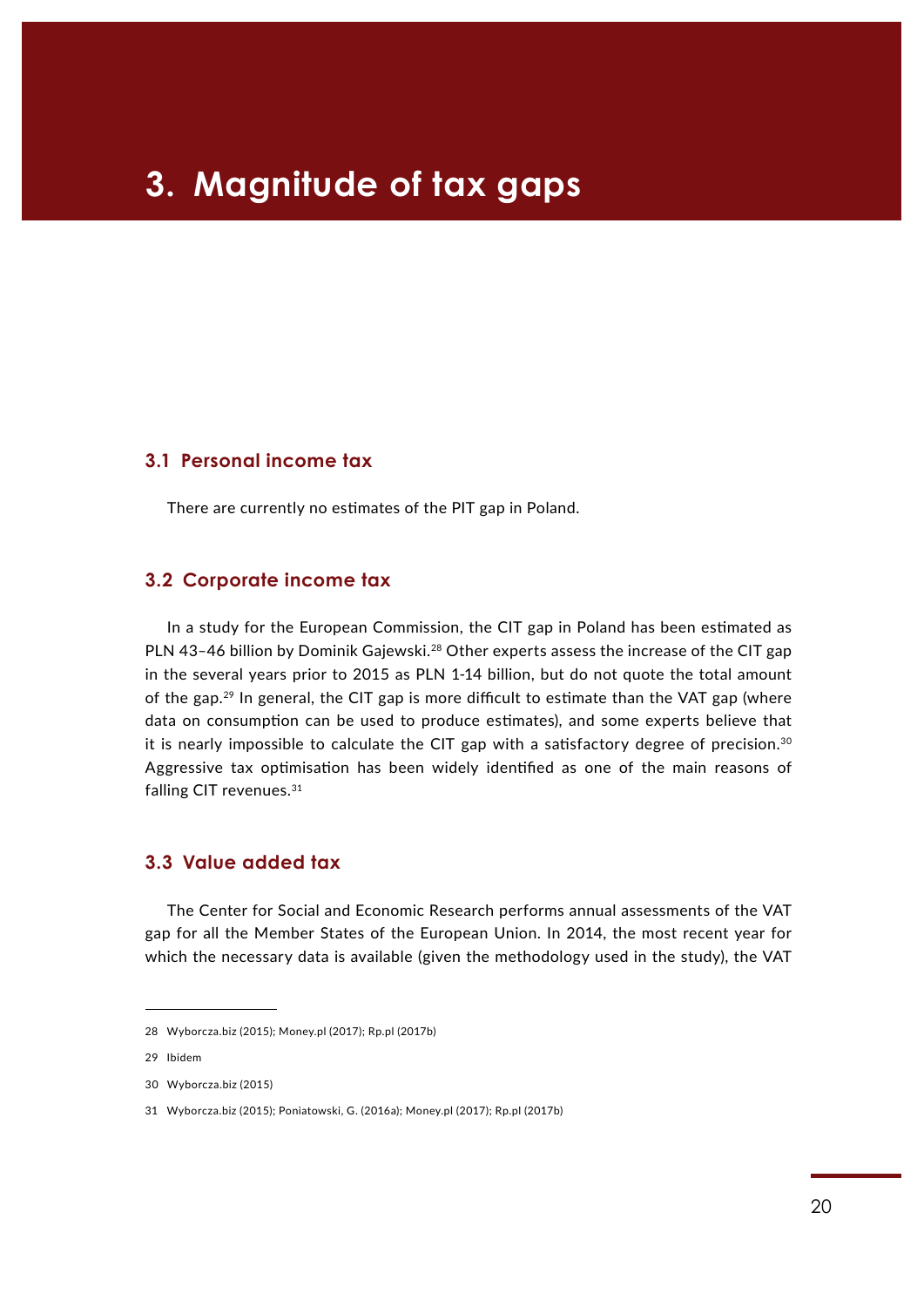gap in Poland was 24%, one of the highest in the EU.<sup>32</sup> In absolute terms, the VAT gap was PLN 39 billion. Another study estimates the VAT gap in 2015 as PLN 53 billion.<sup>33</sup> The VAT gap is attributable to a number of sources, which include: tax avoidance, tax evasion, unregistered economic activity, smuggling, and fraud.34

A common method of fraud is the missing trader intra-community (MTIC). Fraudsters use the opportunity offered by the fact that the intra-community movement of goods is VAT-exempt to purchase such tax-exempt goods from another EU Member State and sell them in the domestic country without remitting the VAT due on the domestic transaction. There are often many domestic buyers and sellers, and the final one may sell the goods to the country of origin, starting the cycle anew. Because the goods may end up circulating between the domestic and the foreign country, the fraud is often called carousel fraud.

#### **3.4 Excise duty**

It is estimated that the national budget loses PLN 2 billion a year on the excise gap related to alcohol products, PLN 3 billion related to tobacco products, and PLN 1.5 billion related to fuels.<sup>35</sup> These losses are mainly attributable to the illegal production and importation of cigarettes and alcohol.

The illicit trade in cigarettes in Poland is estimated by various sources as between 11%<sup>36</sup> and 25%37 of the market. One study finds that around 13-15 billion cigarettes are outside of the legal market.38 In the years 2004-2014, 70 illegal cigarettes plants were discovered and raided across the country.<sup>39</sup> Poland, whose eastern border is the longest external land border of the EU, is also susceptible to the smuggling of alcohol and cigarettes from countries such as Belarus, Ukraine, and Russia. According to *Polska Izba Handlu*, a Polish commerce association, Belarussian factories, in particular, specialise in the production of

<sup>32</sup> Poniatowski, G. et al. (2016)

<sup>33</sup> PwC (2015)

<sup>34</sup> Poniatowski, G. (2016a)

<sup>35</sup> Gazeta Prawna (2016)

<sup>36</sup> Instytut Badań Nad Gospodarką Rynkową (2013); Almares (2016)

<sup>37</sup> Pracodawcy RP (2014)

<sup>38</sup> Polityka Insight (2016)

<sup>39</sup> Business Centre Club (2014)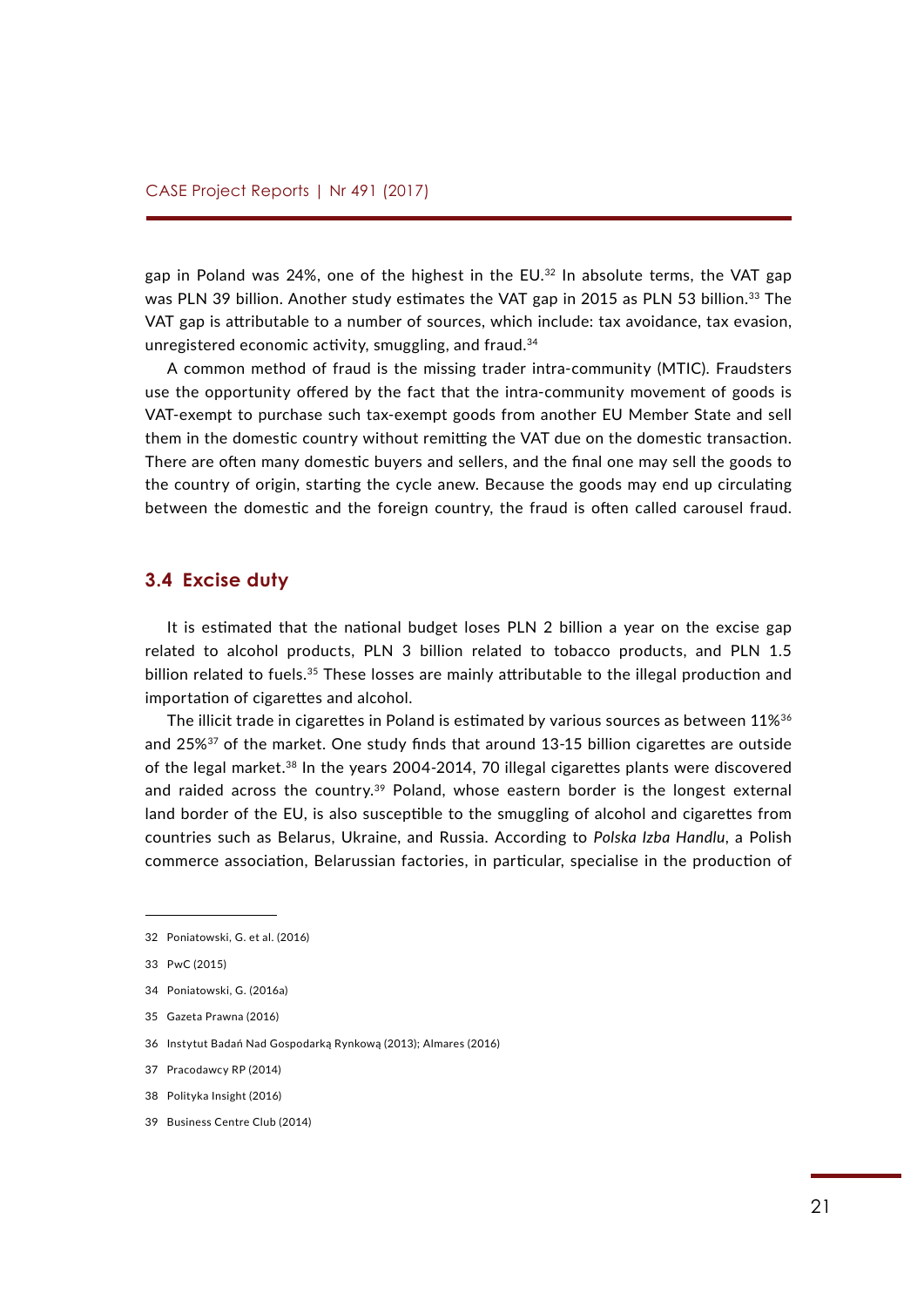the so-called "illicit white" cigarettes, which are manufactured with the intention of being smuggled to another country and circumventing its fiscal system.<sup>40</sup>

Illegal denatured alcohol is smuggled into Poland from the east, but also from EU Member States, e.g. recently from Hungary.41

<sup>40</sup> Authors' conversation with the General Director of Polska Izba Handlu (2017)

<sup>41</sup> Gazeta Prawna (2016)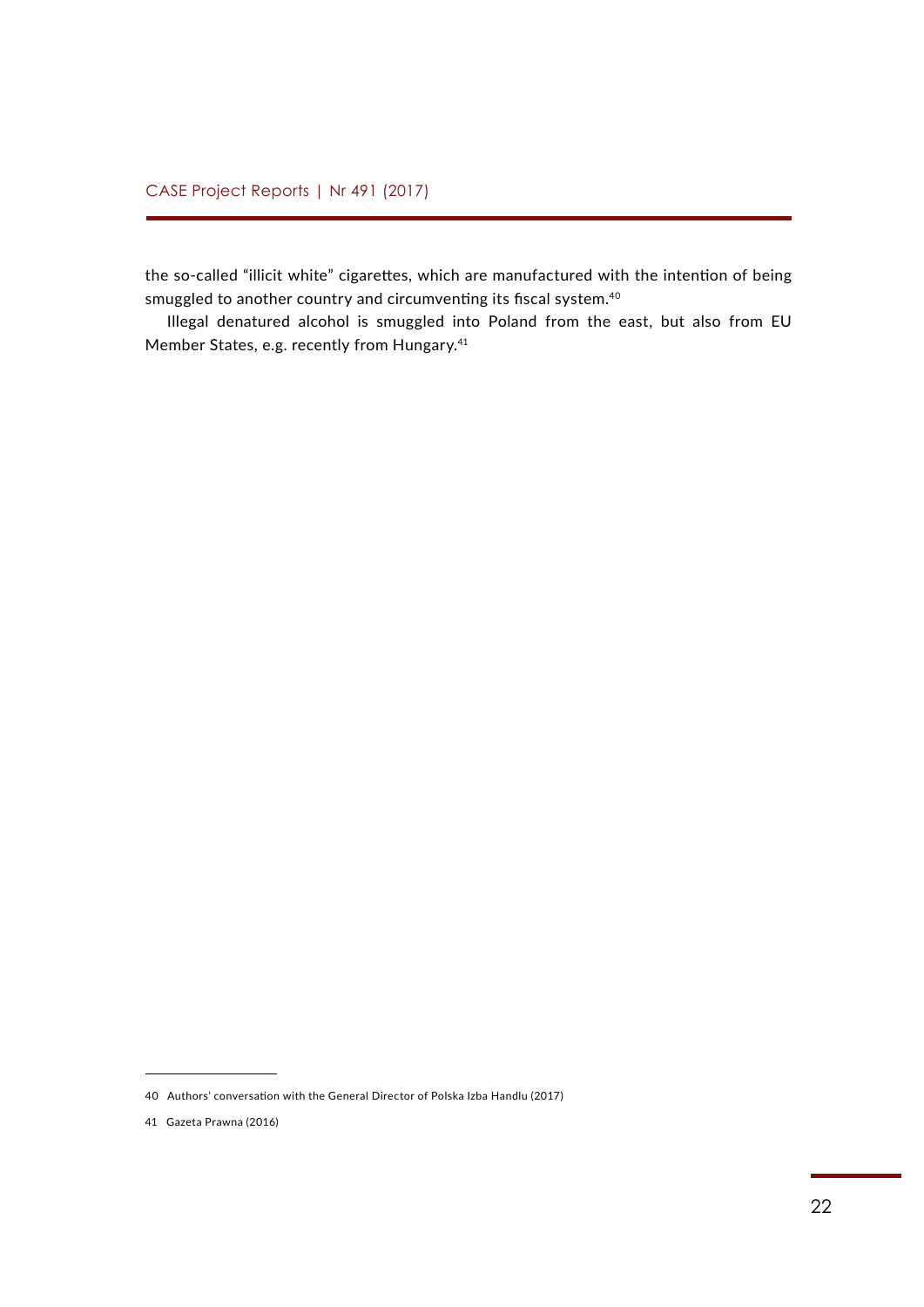### **case in the non-compliance 4. Methods used to combat tax**

In March 2017, the PiS government implemented a reform that transforms tax administration (*administracja podatkowa*), tax audit (*administracja skarbowa*), and the customs office (*służba celna*) into a new, unified administrative body: National Fiscal Administration *(Krajowa Administracja Skarbowa* – *KAS)*. According to the Ministry of Finance, its main goals are to improve tax collection by better identifying and eliminating situations that are likely to lead to revenue losses.<sup>42</sup>

Important measures to improve the collection of specific taxes (PIT, CIT, VAT, and excise) have been described below.

#### **4.1 Personal income tax**

There have been hardly any measures in recent years to reduce the PIT gap. In contrast, the social and labour market policies of the PiS government might contribute to the fall of PIT revenue due to the increase of the tax gap or the decrease of the tax base. In particular, the following policies carry such a risk:

- 500+ program cash grants of PLN 500 for every child beginning with the second, regardless of the parents' income. By increasing the opportunity cost of employment, the program may convince some employees to leave the labour market, and, as a consequence, drive down PIT collections;
- lowering of the retirement age from 67 years to 65 years for men and 60 years for women – this, in fact, has been a reversal of an earlier reform enacted by the second PO government, which increased the retirement age from 60/65 years to 67 years. By reducing the labour force, it will have a negative impact on the labour market and will reduce PIT and social security collections;

<sup>42</sup> Ministry of Finance of Poland (2017b)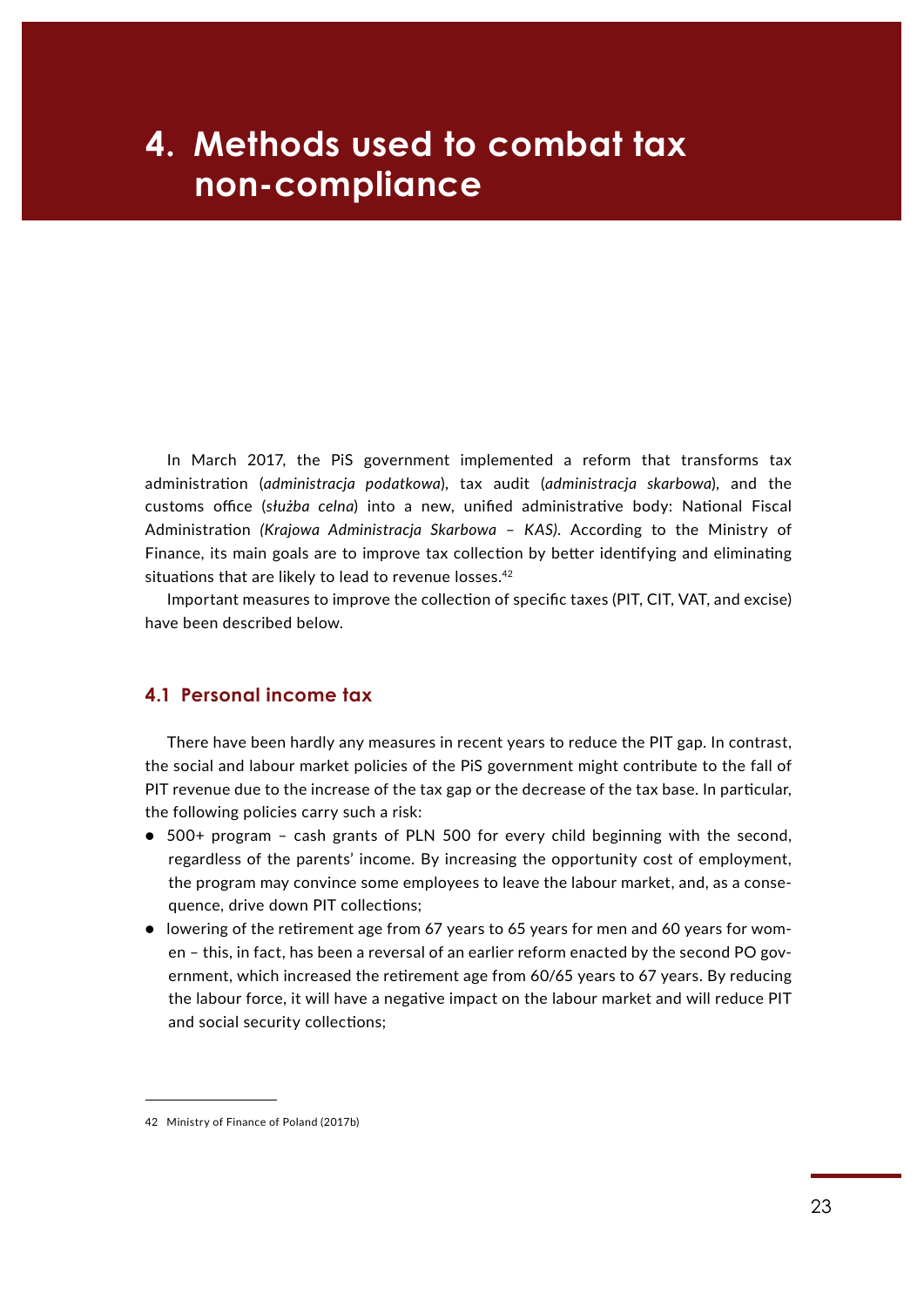- increasing of the minimum salary the considerable increase of the minimum salary from gross PLN 1,850 to gross PLN 2,000 as of January 2017 might force some workers into grey employment, increasing the PIT gap;
- increasing of the minimum wage applicable to civil law contracts to gross PLN 13 per hour as of January 2017 might force some workers into grey employment, increasing the PIT gap; and
- in contrast, the modification of the free allowance (described in detail in Section 1.1) is expected to be close to fiscally neutral, because it largely consists of the redistribution of the free allowance from employees with higher incomes to employees with lower incomes.

#### **4.2 Corporate income tax**

Standard Audit File-Tax (*Jednolity Plik Kontrolny* – *JPK*) – SAF-T is a new IT system, which was introduced by the second PO cabinet in September 2015<sup>43</sup> and which is being gradually introduced in Poland. SAF-T will list data on the economic activity of all companies in Poland, which will be gathered and stored in a standardised xml format. By being a source of timely, accurate, and complete information, SAF-T is expected to reduce the number of necessary controls and help to fight tax avoidance and fraud.<sup>44</sup> Large enterprises have been obliged to introduce the system by January 2017, while small and medium enterprises must implement the system by July 2018.

Another instrument is the Clause Against Tax Evasion (*Klauzula przeciwko unikaniu opodatkowania*), in force since 15 June 2016, which is supposed to help the administration to identify cases of unlawful fiscal optimisation. The law is widely criticised by specialists, who describe it as being vague and leaving much room for free interpretation. The Clause might lead to a situation in which each effort at tax optimisation, including lawful efforts, runs the risk of persecution.<sup>45, 46</sup>

<sup>43</sup> Podatki.biz (2015)

<sup>44</sup> Ministry of Finance of Poland (2016a)

<sup>45</sup> Infor (2016)

<sup>46</sup> Kraj Podatkowy (2017)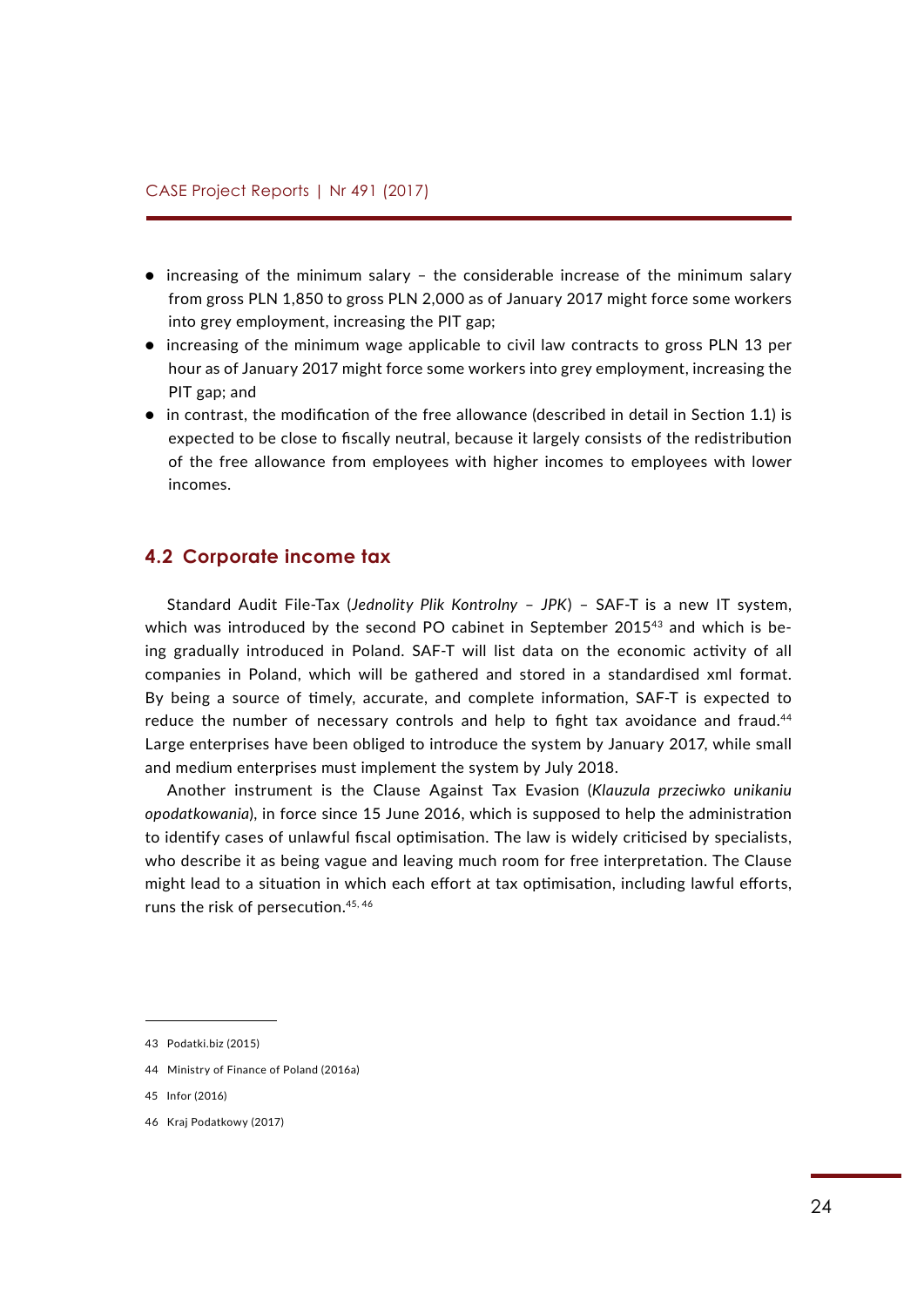#### **4.3 Value added tax**

Given the importance of VAT revenues to the budget, the increasing size of the VAT gap, and the substantial rise in government spending projected for the next years, improving VAT collections is of particular importance. Experts have pointed out that the ultimate solution to the problem involves the creation of an overarching system of incentives that encourage compliance and penalises criminal behaviours.47 Such a system, while maximising the compliance rate, must at the same time not restrict the freedom of movement of goods and services in the EU, for example, by way of excessive compliance costs.

Moreover, much of VAT fraud (MTIC, or the Missing Trader Intra Community fraud, the carousel fraud) arises as a negative byproduct of the opportunities offered by the EU Single Market. To combat this inherently international crime, it is necessary for the tax authorities of the respective European Union Member States to pursue close cross-border cooperation.

Recently, the PiS government introduced a number of measures in a bid to close the VAT gap. The mechanisms being implemented by the PiS government seem to yield dividends in terms of increased VAT collections, but they also carry some risk for enterprises. For example, VAT returns are withheld for longer periods than in the past, which negatively affects cash flows of firms. According to Dominik Gajewski,<sup>48</sup> this is evident from the types of cases that are being registered with administrative courts, and it is signalled by enterprise associations.

The most important instruments used to tackle VAT non-compliance are described below.

#### **4.3.1 Audits**

Audits performed by Tax Audit Offices (*urzędy kontroli skarbowej*) are the brick-andmortar mechanism of maximising compliance. It has been suggested that their efficiency could be improved by increasing the use of information technology solutions (which could also help reduce the administrative costs).<sup>49</sup>

The Standard Audit File-Tax (SAF-T), which is an electronic database of tax-relevant information at a firm level, is being gradually introduced in the country, and it is expected to help control the CIT and VAT obligations of companies.<sup>50</sup> Large enterprises have been

<sup>47</sup> Poniatowski, G. (2016a)

<sup>48</sup> Rp.pl (2017b)

<sup>49</sup> Poniatowski (2016a)

<sup>50</sup> Ministry of Finance of Poland (2016a)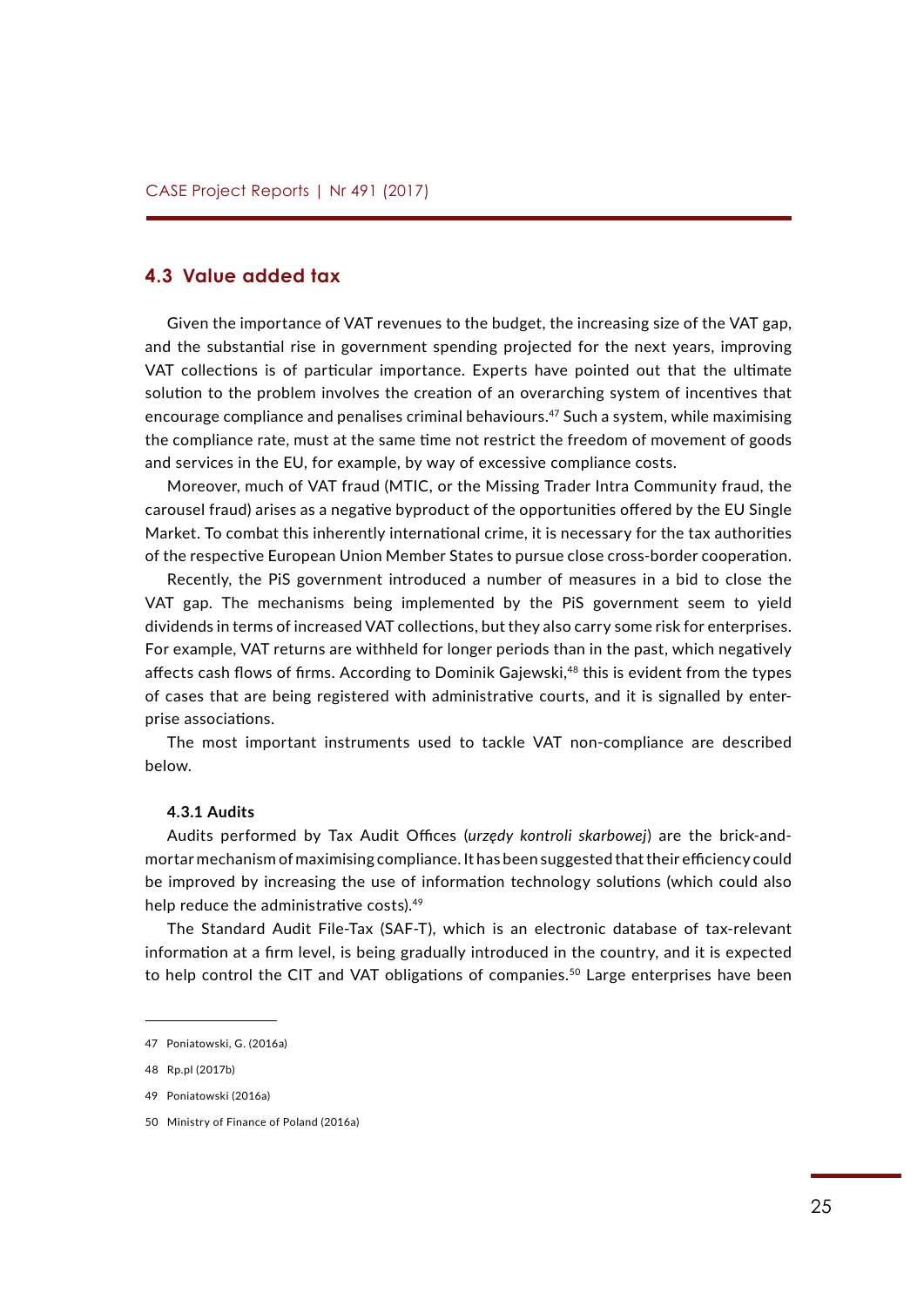obliged to electronically deliver VAT-relevant data to tax authorities on a monthly basis since July 2016, and small and medium enterprises from July 2017. The SAF-T has been described in more detail in Section 4.2 above.

#### **4.3.2 Reverse VAT charge**

The reverse VAT charge is a mechanism used to tackle cross-border VAT fraud. In the reverse VAT charge, it is the buyer rather than the seller who is responsible for the payment of the VAT due. This makes it difficult to commit the MTIC fraud, but it also puts pressure on the cash flows of the buying companies, which are obliged to pay the VAT before they can recover it from the tax authorities.

The reverse VAT charge was first introduced in Poland by the first PO government in July 2011, and the list of products it applies to was updated several times ever since (2013, 2015, and 2017). In its study, the Center for Social and Economic Research estimated that the introduction of the reverse VAT charge for steel products in 2013 helped to reduce VAT carousel fraud by PLN 1.7 billion, and one-time MTIC by PLN 0.6 billion in the first year alone.<sup>51</sup>

Currently, the reverse VAT charge is applied, subject to certain conditions, to the following products:<sup>52</sup>

- selected electronic products (wholesale of processors, phones, laptops, and consoles);
- selected steel products;
- selected construction materials (only in the case when the provider of a service is a subcontractor);
- jewellery and its detached elements;
- gold (raw and semi-products).

In 2017, when the reverse VAT charge started to apply for construction materials, it was reported that some subcontractor firms in the industry began to purchase necessary materials abroad to avoid having to pay the VAT.<sup>53</sup> They found that the reimbursement of the VAT from the tax authorities was a lengthy process, which negatively affected their cash flows and, as a result, their liquidity. According to one publication,<sup>54</sup> the reverse VAT charge on construction materials was expected to degrade the condition of the sector, with as much as PLN 8.5 billion worth of VAT collections temporarily withheld by the state.

<sup>51</sup> Center for Social and Economic Research (2015)

<sup>52</sup> Biznes.gov (2017)

<sup>53</sup> Money.pl (2016b)

<sup>54</sup> Grant Thornton (2016)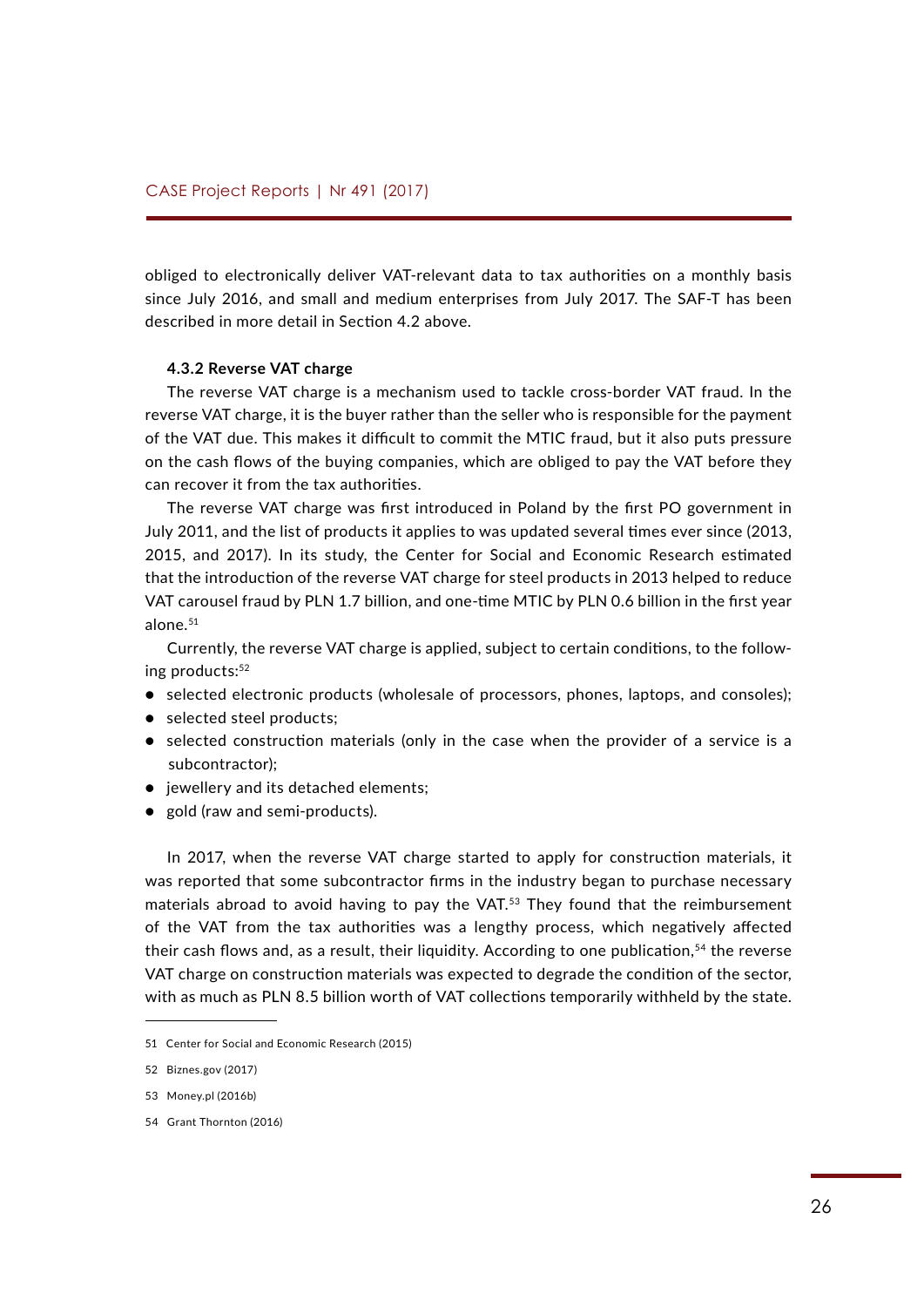#### **4.3.3 Fuel package**

To combat the MTIC and reduce the clamp down on the black fuel market (estimated to amount to PLN 10 billion,55 the so-called fuel package (*pakiet paliwowy*), a set of amendments to the Act on Value Added Tax, Act on Excise Duty, and acts related to energy and fuel, was introduced in August 2016. The amendments stipulate that each company which purchases fuel from European Union Member States must be a VAT payer, and VAT must be payed within five days after importing fuel to the country. Moreover, they make precise the definition of "liquid fuels", which limits the opportunities to avoid taxation by using tax-exempt fuel components.<sup>56</sup>

The fuel package appears to bring positive results. According to the Polish Organization of Oil Industry and Trade, monthly legal sales of fuel in 2016 increased by 29% in August, 26% in September, and 17% in October compared to the respective months in 2015.57 A major state-controlled oil holding, Lotos, recorded a sale increase of diesel fuel in August 2016 by 21.9%, compared to the July increase (before the introduction of the fuel package) of 1.9%.<sup>58</sup>

#### **4.4 Excise tax**

Poland, due to its long land border with non-EU countries in which cheap tobacco and alcohol products are manufactured, is particularly vulnerable to smuggling. The main method of tackling this issue involves border controls and marketplace controls.<sup>59</sup> In the years 2011-2013, some tobacco sellers used to take advantage of legal loopholes by trading in semi-finalised tobacco leaves such as the so-called "wet tobacco", which was exempted from the excise tax.<sup>60</sup>

Poniatowski (2016a) has suggested that it is impossible to substantially increase the collectability of the excise tax on cigarettes and alcohol. Other experts and stakeholders have suggested the following measures: increased controls at all stages of the value chain, including e-commerce controls, destruction (rather than sale by way of tender) of machines

<sup>55</sup> Polska Organizacja Przemysłu i Handlu Naftowego (2016)

<sup>56</sup> Money.pl (2016c)

<sup>57</sup> Polska Organizacja Przemysłu i Handlu Naftowego (2016); Bankier.pl (2017)

<sup>58</sup> Grupa kapitałowa Lotos (2016); Bankier.pl (2017)

<sup>59</sup> Business Centre Club (2014)

<sup>60</sup> Gazeta Prawna (2013)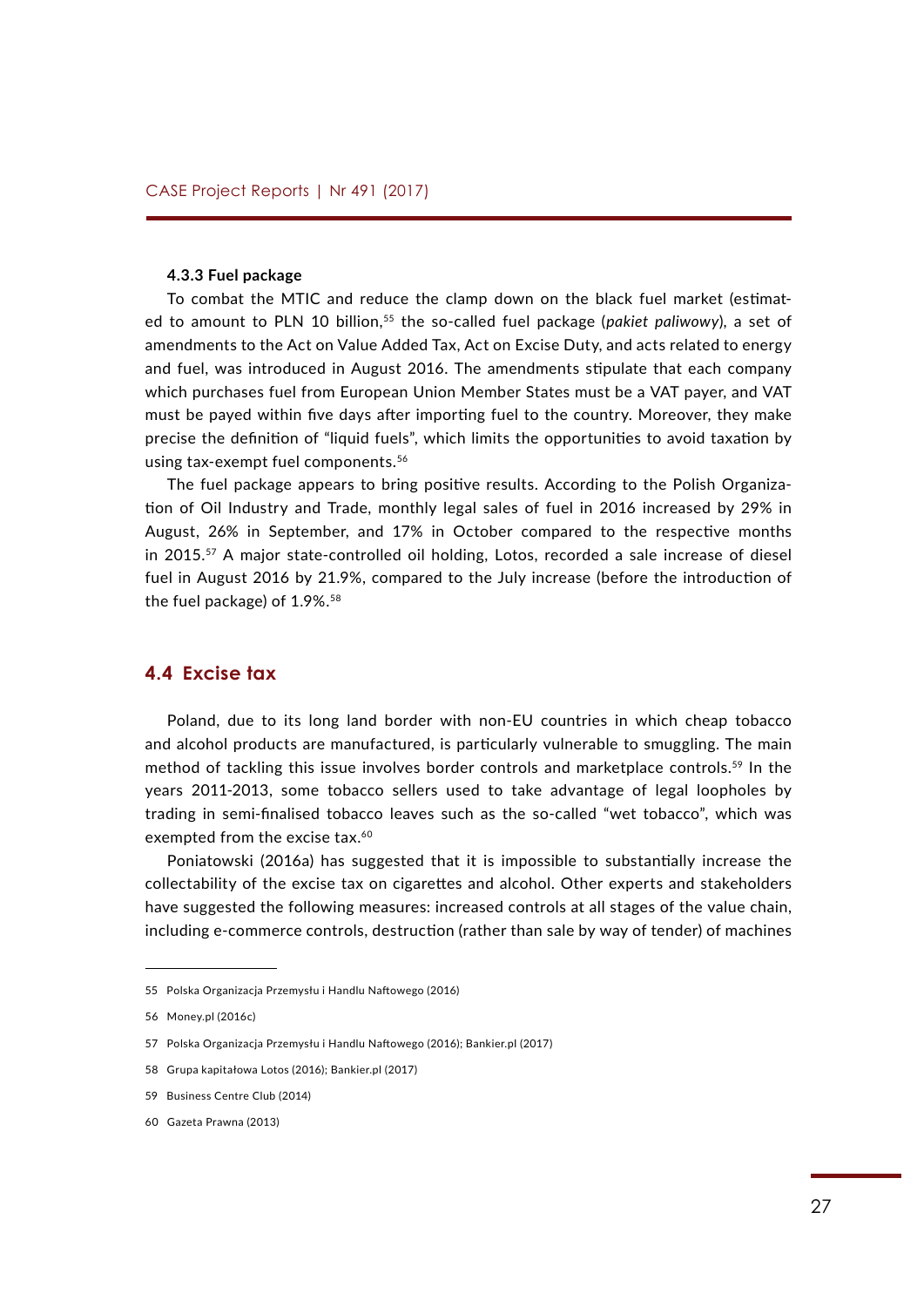used to manufacture illicit products, and stricter criminal penalties for persons involved in illegal trade.<sup>61</sup>

Moreover, the effect of the excise tax rate on the legal consumption of tobacco products has been studied by experts and stakeholders. The rapidly increasing excise rate has been cited as a major cause of the decrease of the legal consumption of cigarettes in Poland and the expansion of the black market. $62$  In 2015, a moratorium on the excise tax rate on cigarettes entered into force, which has stabilised the market.<sup>63</sup> Accordingly, many stakeholders call for a responsible and long-term-oriented excise rate policy as an important tool in limiting the black market and increasing excise tax collections.<sup>64</sup>

<sup>61</sup> Business Centre Club (2014)

<sup>62</sup> Polityka Insight (2016)

<sup>63</sup> Authors' conversation with the General Director of Polska Izba Handlu (2017)

<sup>64</sup> Polityka Insight (2016)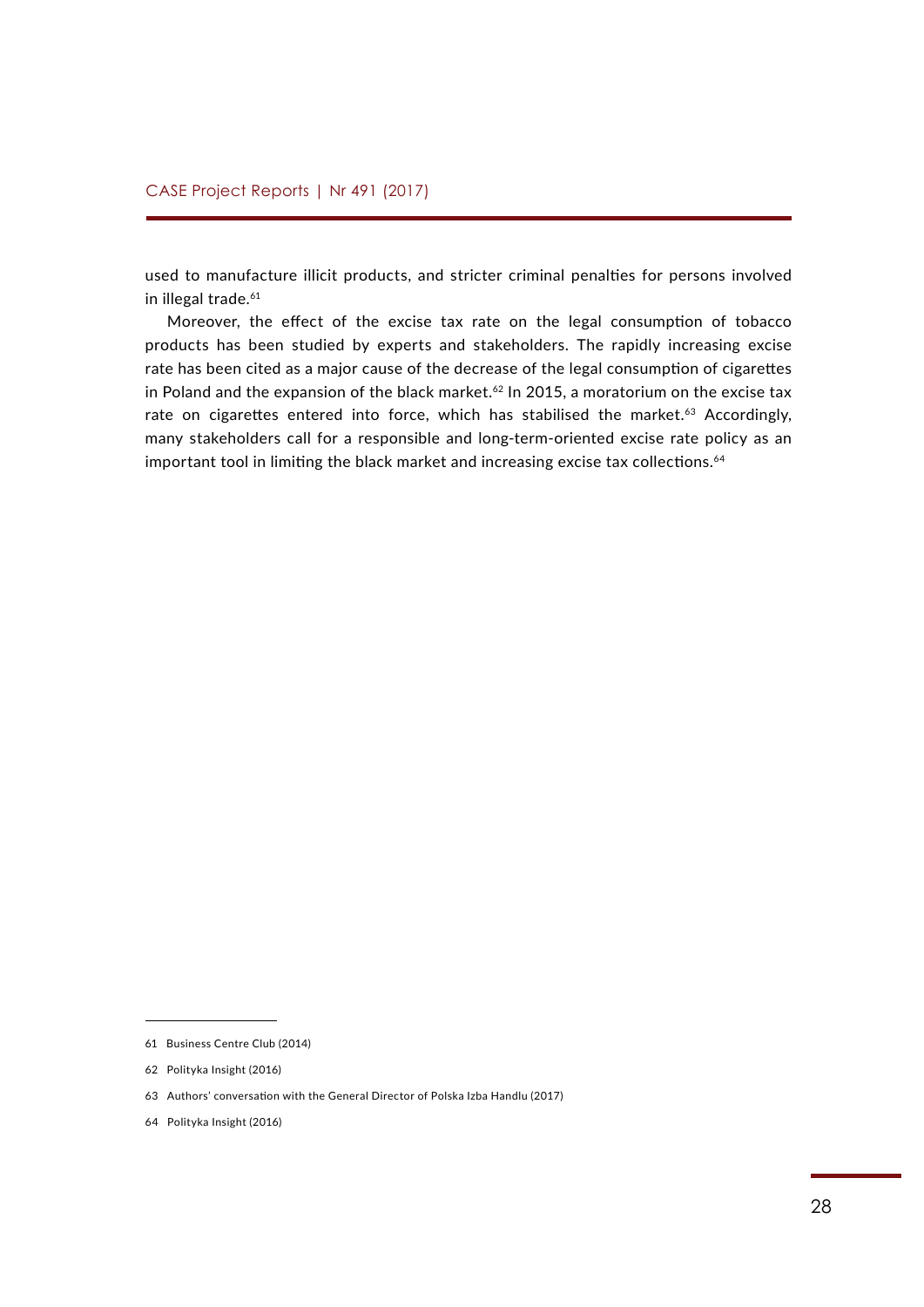### **Conclusions**

As becomes apparent from the previous sections, Polish tax law and the framework of tackling tax non-compliance in Poland underwent a significant evolution in previous years. Some of the changes were necessitated by the requirements of EU law (as was the case with many regulations on VAT and excise tax), while other changes were the result of the political will to improve tax collectability (e.g. the reverse VAT charge). Some of the mechanisms that emerged performed well (e.g. the fuel package), some performed less well, while others are yet to be assessed.

However, frequent legislative changes can also reduce the transparency and predictability of the tax system, which may have a negative effect on tax collection. One example is the excise tax rate on tobacco products, which increased rapidly in the years prior to 2015 and contributed to the expansion of illicit trade in those products. It has also been suggested that frequent amendments to VAT legislation, multiple exemptions, and complex legal structures have a negative effect on the VAT gap by creating loopholes that can be potentially used by fraudsters.<sup>65</sup> Accordingly, there are voices to reshape tax policy. For example, Poniatowski argues for longterm tax plans and moratoria and proposes the introduction of oversight of government-run fiscal frameworks by fiscal councils. Long-term perspectives are an important and desirable mechanism from the perspective of corporate planning, which follows long-term horizons.<sup>66</sup>

<sup>65</sup> Poniatowski, G. (2016a)

<sup>66</sup> Poniatowski, G. (2016b)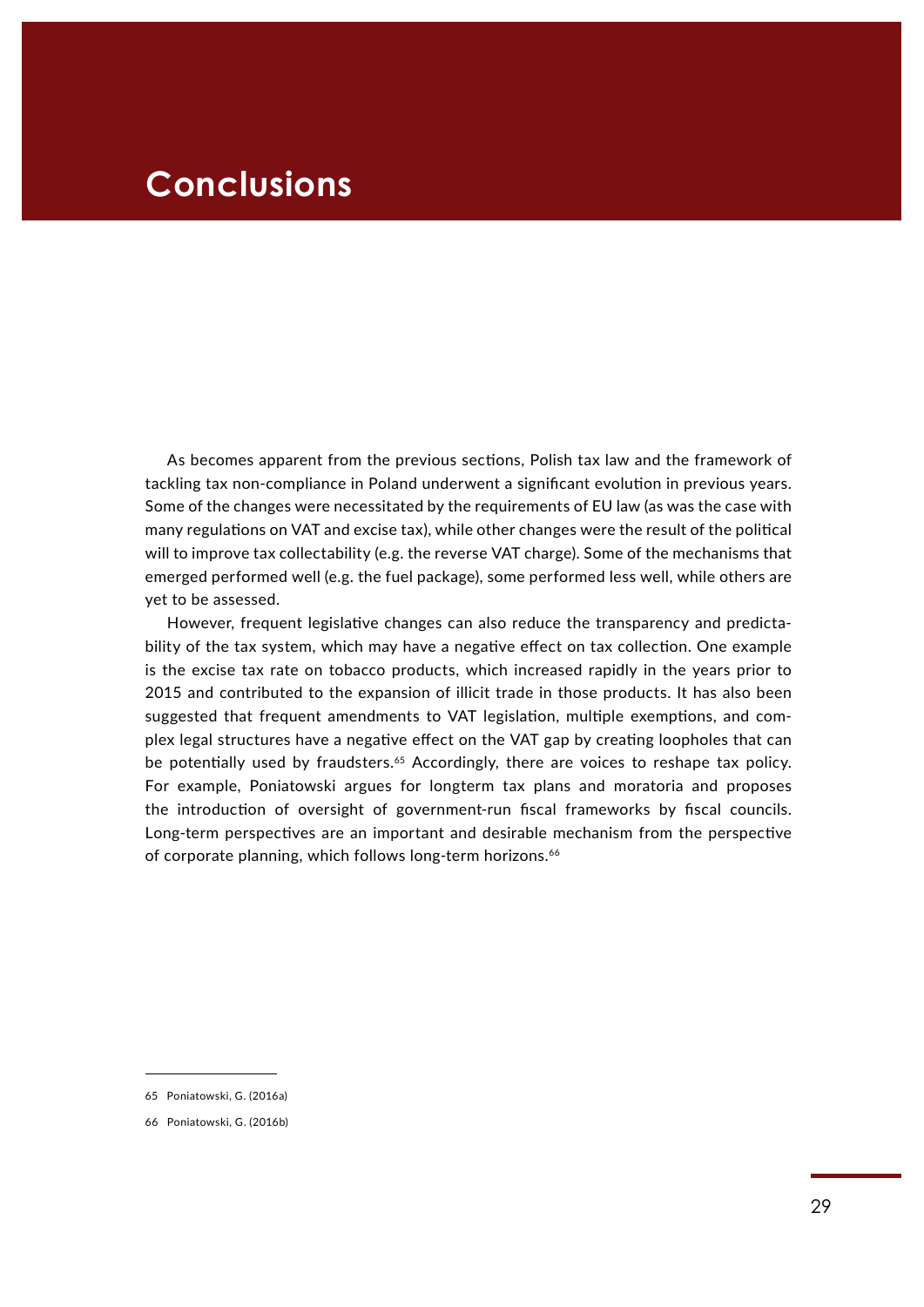### **References**

Almares (2016), *Poland Market Survey Report Empty Discarded Pack Collection*. [http://www.kspt.org.pl/img/zdjecia/Poland%20Q3%202016%20EPS%20ReportsSC\\_555.pdf](http://www.kspt.org.pl/img/zdjecia/Poland%20Q3%202016%20EPS%20ReportsSC_555.pdf)

Business Centre Club (2014), *Stwórzmy koalicję w walce z szarą strefą,* Warsaw.

Bankier.pl (2017), *Pakiet paliwowy demoluje szarą strefę*. <http://www.bankier.pl/wiadomosc/Pakiet-paliwowy-demoluje-szara-strefe-7502051.html>

Biznes.gov (2017), *Sprzedaż objęta VAT odwróconym*. [https://www.biznes.gov.pl/przedsiebiorcy/biznes-w-polsce/rozliczam-podatki/vat/sprze](https://www.biznes.gov.pl/przedsiebiorcy/biznes-w-polsce/rozliczam-podatki/vat/sprzedaz-objeta-vat-odwroconym)[daz-objeta-vat-odwroconym](https://www.biznes.gov.pl/przedsiebiorcy/biznes-w-polsce/rozliczam-podatki/vat/sprzedaz-objeta-vat-odwroconym)

Center for Social and Economic Research (2015), *Ocena czy poprzez wprowadzenie od dnia 1 października 2013 r. odwróconego obciążenia VAT na niektóre wyroby stalowe ograniczono nadużycia w rozliczaniu podatku VAT w obrocie tymi towarami oraz czy warunki funkcjonowania przedsiębiorstw w branży objętej zmianami uległy poprawie*. <https://legislacja.rcl.gov.pl/docs//6/12282103/12337199/dokument208574.pdf>

Cole, A., & Pomerleau, K. (2015), *International Tax Competitiveness 2015*. <https://taxfoundation.org/2015-international-tax-competitiveness-index/>

Constitution of the Republic of Poland.

Ernst & Young (2014), *System stworzony od podstaw, czyli prawdziwa historia polskich podatków*.

Gazeta Prawna (2013), *Mokry susz tytoniowy bez akcyzy? Luka w przepisach.* [http://podatki.gazetaprawna.pl/artykuly/696569,mokry-susz-tytoniowy-bez-akcyzy-luka-](http://podatki.gazetaprawna.pl/artykuly/696569,mokry-susz-tytoniowy-bez-akcyzy-luka-w-przepisach.html) [-w-przepisach.html](http://podatki.gazetaprawna.pl/artykuly/696569,mokry-susz-tytoniowy-bez-akcyzy-luka-w-przepisach.html)

Gazeta Prawna (2016), *Patologie w akcyzie to kolejny problem dla państwa. Winny węgierski spirytus.* 

[http://podatki.gazetaprawna.pl/artykuly/942966,patologie-w-akcyzie-winny-wegier](http://podatki.gazetaprawna.pl/artykuly/942966,patologie-w-akcyzie-winny-wegierski-spirytus.html)[ski-spirytus.html](http://podatki.gazetaprawna.pl/artykuly/942966,patologie-w-akcyzie-winny-wegierski-spirytus.html)

Główny Urząd Statystyczny (2017), *Roczne wskaźniki makroekonomiczne*. <http://stat.gov.pl/wskazniki-makroekonomiczne/>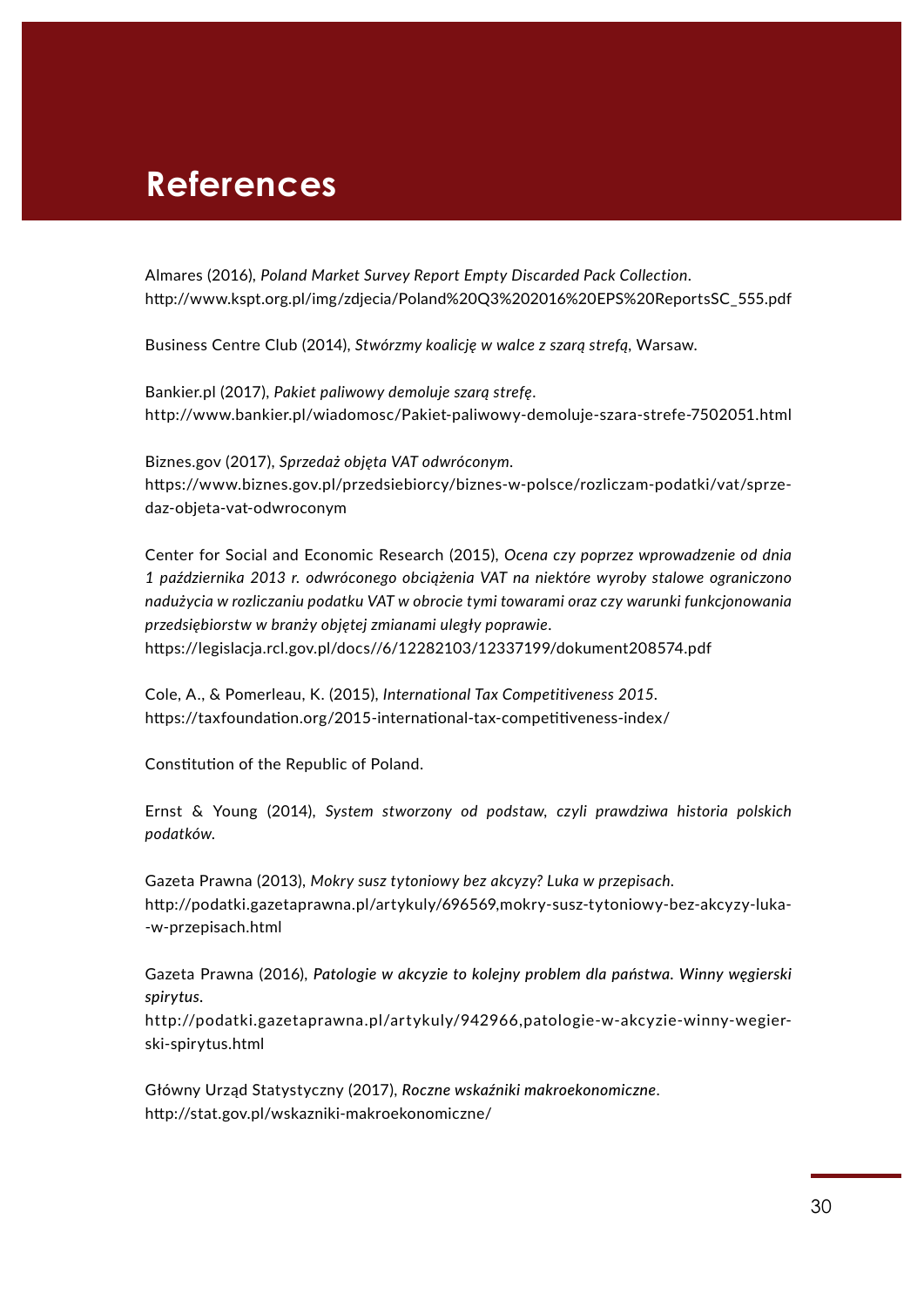Grant Thornton (2016), *Zmiany w VAT zaszkodzą budownictwu*. <http://grantthornton.pl/publikacja/zmiany-w-vat-zaszkodza-budownictwu/>

Grupa Kapitałowa Lotos (2016), *Kwartalny raport finansowy 3 kwartał 2016*. http://inwestor.lotos.pl/187/r,2016/raporty i dane/raporty kwartalne

Infor (2017), *Klauzula przeciwko opodatkowaniu. Problemów ciąg dalszy*. [http://ksiegowosc.infor.pl/podatki/ordynacja-podatkowa/750908,Klauzula-przeciwko-un](http://ksiegowosc.infor.pl/podatki/ordynacja-podatkowa/750908,Klauzula-przeciwko-unikaniu-opodatkowania-problemow-ciag-dalszy.html)[ikaniu-opodatkowania-problemow-ciag-dalszy.html](http://ksiegowosc.infor.pl/podatki/ordynacja-podatkowa/750908,Klauzula-przeciwko-unikaniu-opodatkowania-problemow-ciag-dalszy.html)

Instytut Badań Nad Gospodarką Rynkową (2013), *Podatek akcyzowy w przemyśle tytoniowym – studium efektywności systemu*.

Kraj Podatkowy (2017), *Podatki 2017 – sankcje VAT, klauzula o unikaniu opodatkowania, JPK i cała reszta*.

[https://www.krajpodatkowy.ostrowski-legal.net/single-post/2017/01/08/Podatki-](https://www.krajpodatkowy.ostrowski-legal.net/single-post/2017/01/08/Podatki-2017---sankcje-VAT-klauzula-o-unikaniu-opodatkowania-JPK-i-ca%C5%82a-reszta-)[2017---sankcje-VAT-klauzula-o-unikaniu-opodatkowania-JPK-i-ca%C5%82a-reszta-](https://www.krajpodatkowy.ostrowski-legal.net/single-post/2017/01/08/Podatki-2017---sankcje-VAT-klauzula-o-unikaniu-opodatkowania-JPK-i-ca%C5%82a-reszta-)

Ministry of Finance of Poland (2013), *Opodatkowanie cydru i perry od 2013 r*. [http://www.mf.gov.pl/web/wp/akcyza/wyjasnienia-i-komunikaty/-/asset\\_publisher/Id8O/](http://www.mf.gov.pl/web/wp/akcyza/wyjasnienia-i-komunikaty/-/asset_publisher/Id8O/content/opodatkowanie-cydru-i-perry-od-2013-r) [content/opodatkowanie-cydru-i-perry-od-2013-r](http://www.mf.gov.pl/web/wp/akcyza/wyjasnienia-i-komunikaty/-/asset_publisher/Id8O/content/opodatkowanie-cydru-i-perry-od-2013-r)

Ministry of Finance of Poland (2016a), *Podstawowe informacje*. <http://www.mf.gov.pl/krajowa-administracja-skarbowa/dzialalnosc/jednolity-plik-kontrolny>

Ministry of Finance of Poland (2016b), *Zwolnienia z akcyzy*.

[http://www.finanse.mf.gov.pl/akcyza/informacje-podstawowe/-/asset\\_publisher/WdB3/](http://www.finanse.mf.gov.pl/akcyza/informacje-podstawowe/-/asset_publisher/WdB3/content/zwolnienia-z-akcyzy?redirect=http%3A%2F%2Fwww.finanse.mf.gov.pl%2Fakcyza%2Finformacje-podstawowe%3Fp_p_id%3D101_INSTANCE_WdB3%26p_p_lifecycle%3D0%26p_p_state%3Dnormal%26p_p_mode%3Dview%26p_p_col_id%3Dcolumn-2%26p_p_col_count%3D1) [content/zwolnienia-z-akcyzy?redirect=http%3A%2F%2Fwww.finanse.mf.gov.pl%2Fak](http://www.finanse.mf.gov.pl/akcyza/informacje-podstawowe/-/asset_publisher/WdB3/content/zwolnienia-z-akcyzy?redirect=http%3A%2F%2Fwww.finanse.mf.gov.pl%2Fakcyza%2Finformacje-podstawowe%3Fp_p_id%3D101_INSTANCE_WdB3%26p_p_lifecycle%3D0%26p_p_state%3Dnormal%26p_p_mode%3Dview%26p_p_col_id%3Dcolumn-2%26p_p_col_count%3D1)[cyza%2Finformacje-podstawowe%3Fp\\_p\\_id%3D101\\_INSTANCE\\_WdB3%26p\\_p\\_life](http://www.finanse.mf.gov.pl/akcyza/informacje-podstawowe/-/asset_publisher/WdB3/content/zwolnienia-z-akcyzy?redirect=http%3A%2F%2Fwww.finanse.mf.gov.pl%2Fakcyza%2Finformacje-podstawowe%3Fp_p_id%3D101_INSTANCE_WdB3%26p_p_lifecycle%3D0%26p_p_state%3Dnormal%26p_p_mode%3Dview%26p_p_col_id%3Dcolumn-2%26p_p_col_count%3D1)[cycle%3D0%26p\\_p\\_state%3Dnormal%26p\\_p\\_mode%3Dview%26p\\_p\\_col\\_id%3Dcol](http://www.finanse.mf.gov.pl/akcyza/informacje-podstawowe/-/asset_publisher/WdB3/content/zwolnienia-z-akcyzy?redirect=http%3A%2F%2Fwww.finanse.mf.gov.pl%2Fakcyza%2Finformacje-podstawowe%3Fp_p_id%3D101_INSTANCE_WdB3%26p_p_lifecycle%3D0%26p_p_state%3Dnormal%26p_p_mode%3Dview%26p_p_col_id%3Dcolumn-2%26p_p_col_count%3D1)[umn-2%26p\\_p\\_col\\_count%3D1](http://www.finanse.mf.gov.pl/akcyza/informacje-podstawowe/-/asset_publisher/WdB3/content/zwolnienia-z-akcyzy?redirect=http%3A%2F%2Fwww.finanse.mf.gov.pl%2Fakcyza%2Finformacje-podstawowe%3Fp_p_id%3D101_INSTANCE_WdB3%26p_p_lifecycle%3D0%26p_p_state%3Dnormal%26p_p_mode%3Dview%26p_p_col_id%3Dcolumn-2%26p_p_col_count%3D1)

Ministry of Finance of Poland (2017a), *Krajowa administracja skarbowa. Co trzeba wiedzieć*. [http://www.mf.gov.pl/ministerstwo-finansow/wiadomosci/aktualnosci/ministerstwo-fi](http://www.mf.gov.pl/ministerstwo-finansow/wiadomosci/aktualnosci/ministerstwo-finansow2/-/asset_publisher/M1vU/content/krajowa-administracja-skarbowa-co-trzeba-wiedziec-1)[nansow2/-/asset\\_publisher/M1vU/content/krajowa-administracja-skarbowa-co-trze](http://www.mf.gov.pl/ministerstwo-finansow/wiadomosci/aktualnosci/ministerstwo-finansow2/-/asset_publisher/M1vU/content/krajowa-administracja-skarbowa-co-trzeba-wiedziec-1)[ba-wiedziec-1](http://www.mf.gov.pl/ministerstwo-finansow/wiadomosci/aktualnosci/ministerstwo-finansow2/-/asset_publisher/M1vU/content/krajowa-administracja-skarbowa-co-trzeba-wiedziec-1)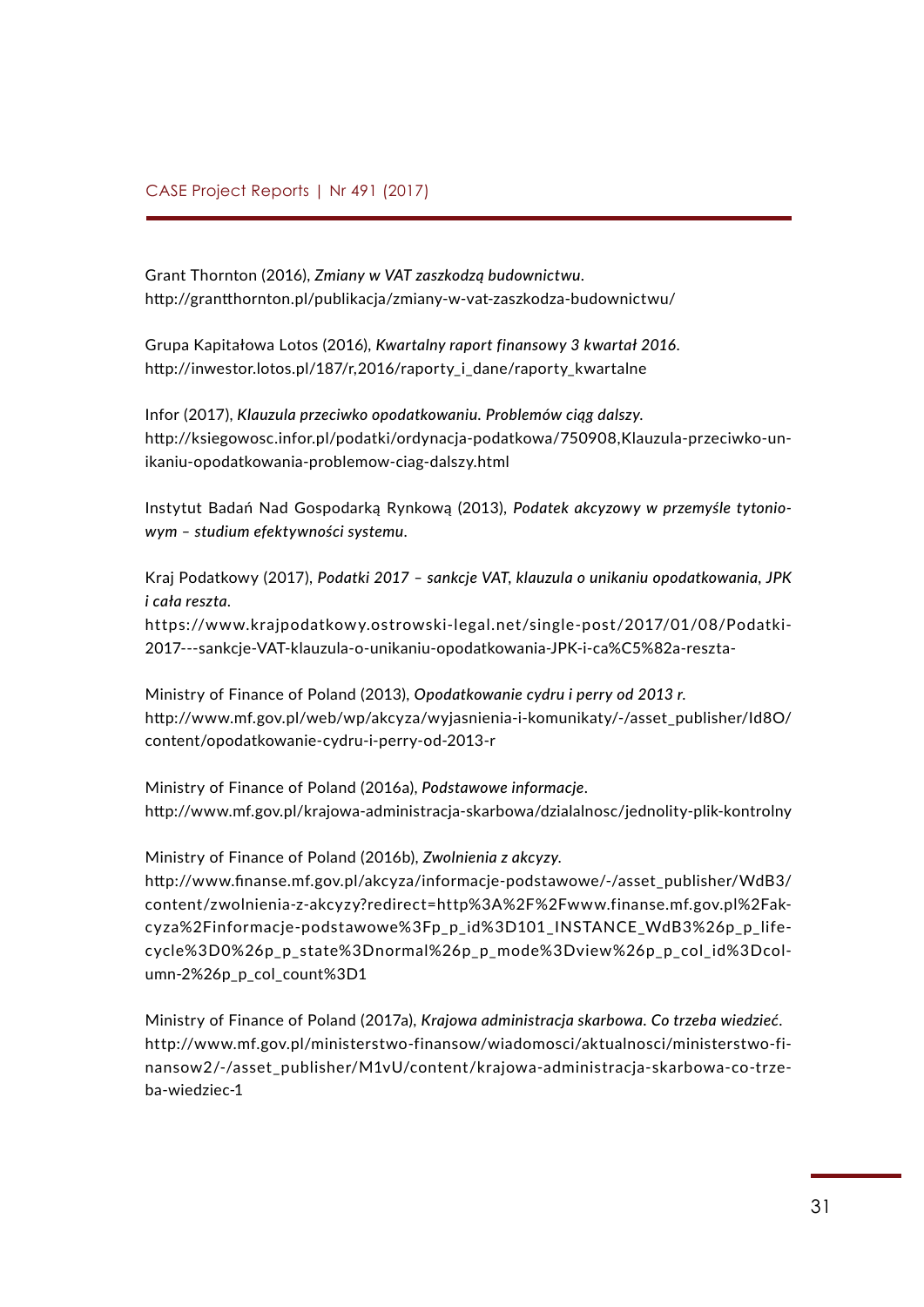Ministry of Finance of Poland (2017b), *Stawki akcyzy*. <http://www.finanse.mf.gov.pl/akcyza/stawki-akcyzy>

Ministry of Finance of Poland (2017c), *Wpływy budżetowe*. <http://www.finanse.mf.gov.pl/budzet-panstwa/wplywy-budzetowe>

Ministry of Finance of Poland (2017d), *Wstępne szacunkowe wykonanie budżetu państwa w 2016 r*.

http://www.mf.gov.pl/ministerstwo-finansow/wiadomosci/komunikaty/-/asset\_publisher/6Wwm/content/wstepne-szacunkowe-wykonanie-budzetu-panstwa-w-2016-r?redirect=http%3A%2F%2Fwww.mf.gov.pl%2Fministerstwo-finansow%3Fp\_p\_id%3D101\_ INSTANCE\_dNH3%26p\_p\_lifecycle%3D0%26p\_p\_state%3Dnormal%26p\_p\_mode%3Dview%26p\_p\_col\_id%3D\_118\_INSTANCE\_9Jwz\_\_column-2%26p\_p\_col\_count%3D1#p\_p\_ id\_101\_INSTANCE\_6Wwm

Money.pl (2016a), *Samochody elektryczne bez akcyzy? Rząd rozważa ulgi*. [http://www.money.pl/gospodarka/wiadomosci/artykul/samochody-elektryczne-ak](http://www.money.pl/gospodarka/wiadomosci/artykul/samochody-elektryczne-akcyza-podatek,239,0,2213615.html)[cyza-podatek,239,0,2213615.html](http://www.money.pl/gospodarka/wiadomosci/artykul/samochody-elektryczne-akcyza-podatek,239,0,2213615.html)

Money.pl (2016b), *Odwrócony VAT uderza w firmy budowlane. Kupują za granicą*. https://www.money.pl/gospodarka/wiadomosci/artykul/odwrocony-vat-uder[za-w-firmy-budowlane,237,0,2263789.html](https://www.money.pl/gospodarka/wiadomosci/artykul/odwrocony-vat-uderza-w-firmy-budowlane,237,0,2263789.html)

Money.pl (2016c), *Pakiet paliwowy uderza w szarą strefę, a budżet się bogaci. Są pierwsze efekty regulacji sprzedaży benzyn i oleju napędowego*.

[http://www.money.pl/gospodarka/wiadomosci/artykul/pakiet-paliwowy,206,0,2164942.](http://www.money.pl/gospodarka/wiadomosci/artykul/pakiet-paliwowy,206,0,2164942.html) [html](http://www.money.pl/gospodarka/wiadomosci/artykul/pakiet-paliwowy,206,0,2164942.html)

Money.pl (2017), *Luka CIT niemal tak wysoka jak VAT. "To zagrożenie dla bezpieczeństwa budżetu i państwa"*.

[https://www.money.pl/gospodarka/wiadomosci/artykul/luka-vat-luka-cit-unikanie-opo](https://www.money.pl/gospodarka/wiadomosci/artykul/luka-vat-luka-cit-unikanie-opodatkowania,238,0,2281454.html)[datkowania,238,0,2281454.html](https://www.money.pl/gospodarka/wiadomosci/artykul/luka-vat-luka-cit-unikanie-opodatkowania,238,0,2281454.html)

National Bank of Poland (2017), *Kursy średnie walut obcych w złotych (Tabela A)*. [http://www.nbp.pl/home.aspx?f=/kursy/arch\\_a.html](http://www.nbp.pl/home.aspx?f=/kursy/arch_a.html)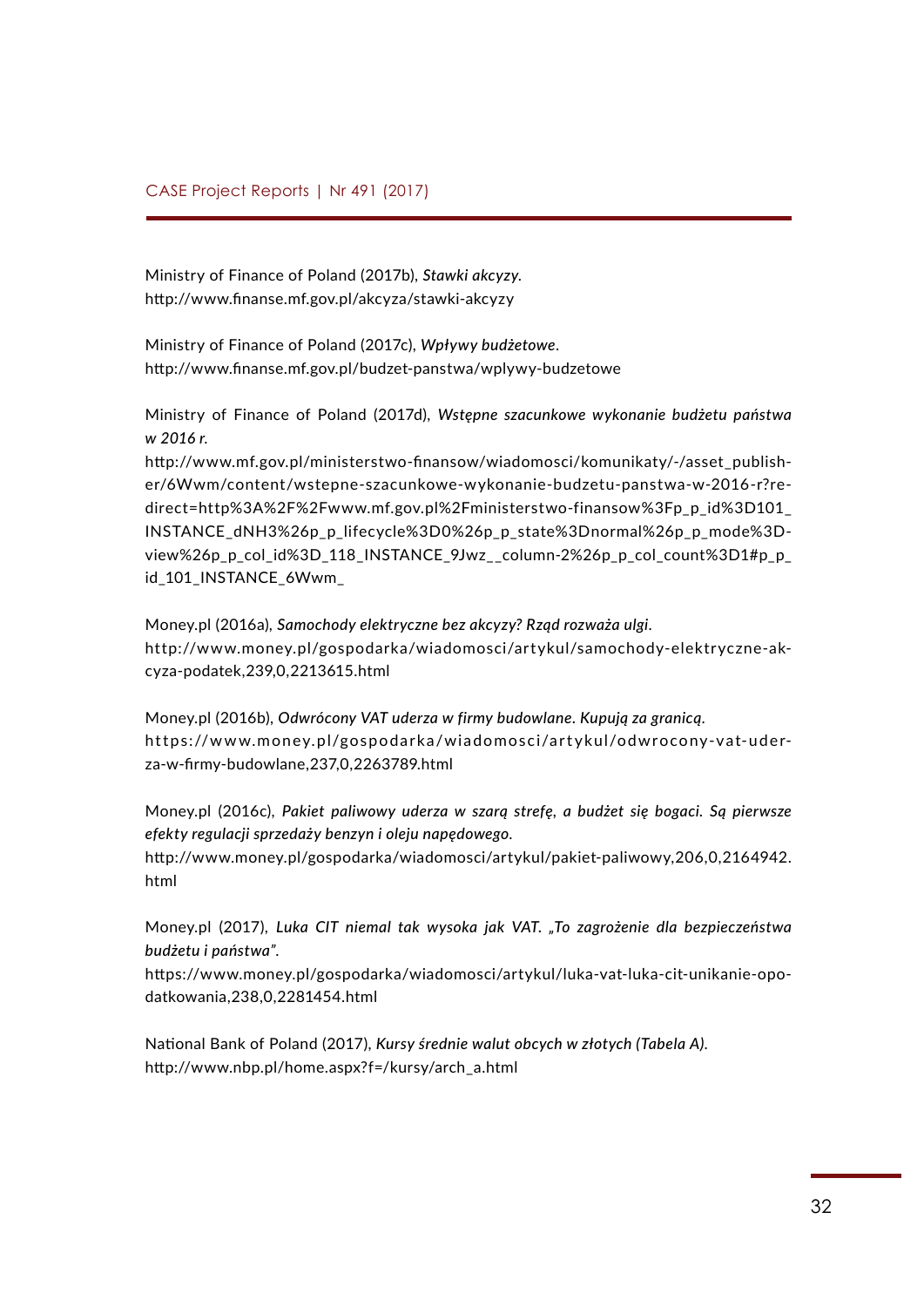Newsweek.pl (2016), *Następna obietnica PiS do kosza. Kwota wolna od podatku bez zmian*. <http://www.newsweek.pl/biznes/kwota-wolna-od-podatku-sejm,artykuly,380578,1.html>

Pit.pl (2016a), *Będzie wyższa kwota wolna od podatku w 2017 r.* <http://www.pit.pl/2911-bedzie-wyzsza-kwota-wolna-od-podatku-w-2017-r-16334/>

Pit.pl (2016b). *Archiwum ‒ skala podatkowa PIT*. [http://www.pit.pl/archiwum\\_skali\\_podatkowej\\_pit\\_191.php](http://www.pit.pl/archiwum_skali_podatkowej_pit_191.php)

Podatki.biz (2015), *Jednolity Plik Kontrolny. Nowy obowiązek podatników prowadzących księgi komputerowo*.

[https://www.podatki.biz/sn\\_autoryzacja/logowanie.php5/artykuly/jednolity-plik-kontrol](https://www.podatki.biz/sn_autoryzacja/logowanie.php5/artykuly/jednolity-plik-kontrolny-nowy-obowiazek-podatnikow-prowadzacych-ksiegi-komputerowo_23_29452.htm?idDzialu=23&idArtykulu=29452)[ny-nowy-obowiazek-podatnikow-prowadzacych-ksiegi-komputerowo\\_23\\_29452.htm?id-](https://www.podatki.biz/sn_autoryzacja/logowanie.php5/artykuly/jednolity-plik-kontrolny-nowy-obowiazek-podatnikow-prowadzacych-ksiegi-komputerowo_23_29452.htm?idDzialu=23&idArtykulu=29452)[Dzialu=23&idArtykulu=29452](https://www.podatki.biz/sn_autoryzacja/logowanie.php5/artykuly/jednolity-plik-kontrolny-nowy-obowiazek-podatnikow-prowadzacych-ksiegi-komputerowo_23_29452.htm?idDzialu=23&idArtykulu=29452)

Polityka Insight (2016), *Szara strefa wyrobów tytoniowych w Polsce. Rozmiar szkód i metody redukcji*, Warszawa.

Polska Organizacja Przemysłu i Handlu Naftowego (2016), *Raport roczny 2016*. [https://www.google.pl/url?sa=t&rct=j&q=&esrc=s&source=web&cd=2&ved=0ahUKEw](https://www.google.pl/url?sa=t&rct=j&q=&esrc=s&source=web&cd=2&ved=0ahUKEwj9pP7kk6TVAhWpApoKHZgQAy4QFggqMAE&url=http%3A%2F%2Fwww.popihn.pl%2Fdownload.php%3Fid%3D304&usg=AFQjCNHnsgE7Ea1Hyb6lMoFzUfPXnF17uA&cad=rja)[j9pP7kk6TVAhWpApoKHZgQAy4QFggqMAE&url=http%3A%2F%2Fwww.popihn.pl%2F](https://www.google.pl/url?sa=t&rct=j&q=&esrc=s&source=web&cd=2&ved=0ahUKEwj9pP7kk6TVAhWpApoKHZgQAy4QFggqMAE&url=http%3A%2F%2Fwww.popihn.pl%2Fdownload.php%3Fid%3D304&usg=AFQjCNHnsgE7Ea1Hyb6lMoFzUfPXnF17uA&cad=rja)[download.php%3Fid%3D304&usg=AFQjCNHnsgE7Ea1Hyb6lMoFzUfPXnF17uA&cad=rja](https://www.google.pl/url?sa=t&rct=j&q=&esrc=s&source=web&cd=2&ved=0ahUKEwj9pP7kk6TVAhWpApoKHZgQAy4QFggqMAE&url=http%3A%2F%2Fwww.popihn.pl%2Fdownload.php%3Fid%3D304&usg=AFQjCNHnsgE7Ea1Hyb6lMoFzUfPXnF17uA&cad=rja)

Polskie Radio (2014), *Cydr polską odpowiedzią na rosyjskie embargo?* [http://www.polskieradio.pl/42/3166/Artykul/1210184,Cydr-polska-odpowiedzia-na-rosy](http://www.polskieradio.pl/42/3166/Artykul/1210184,Cydr-polska-odpowiedzia-na-rosyjskie-embargo)[jskie-embargo](http://www.polskieradio.pl/42/3166/Artykul/1210184,Cydr-polska-odpowiedzia-na-rosyjskie-embargo)

Pomerleau, K. (2016), *International Tax Competitiveness 2016*. <https://taxfoundation.org/2016-international-tax-competitiveness-index/>

Poniatowski, G. (2016a), *VAT Non-Compliance in Poland under Scrutiny*, mBank – CASE Seminar Proceedings No. 142/2016.

Poniatowski, G. (2016b), *Fiscal Policy Predictability in CEE  —  It's Time For Change.* https://medium.com/@CASEresearch/fiscal-policy-predictability-in-cee-its-time-for-chang e-2049a6d0b591#.7hitxuwe5